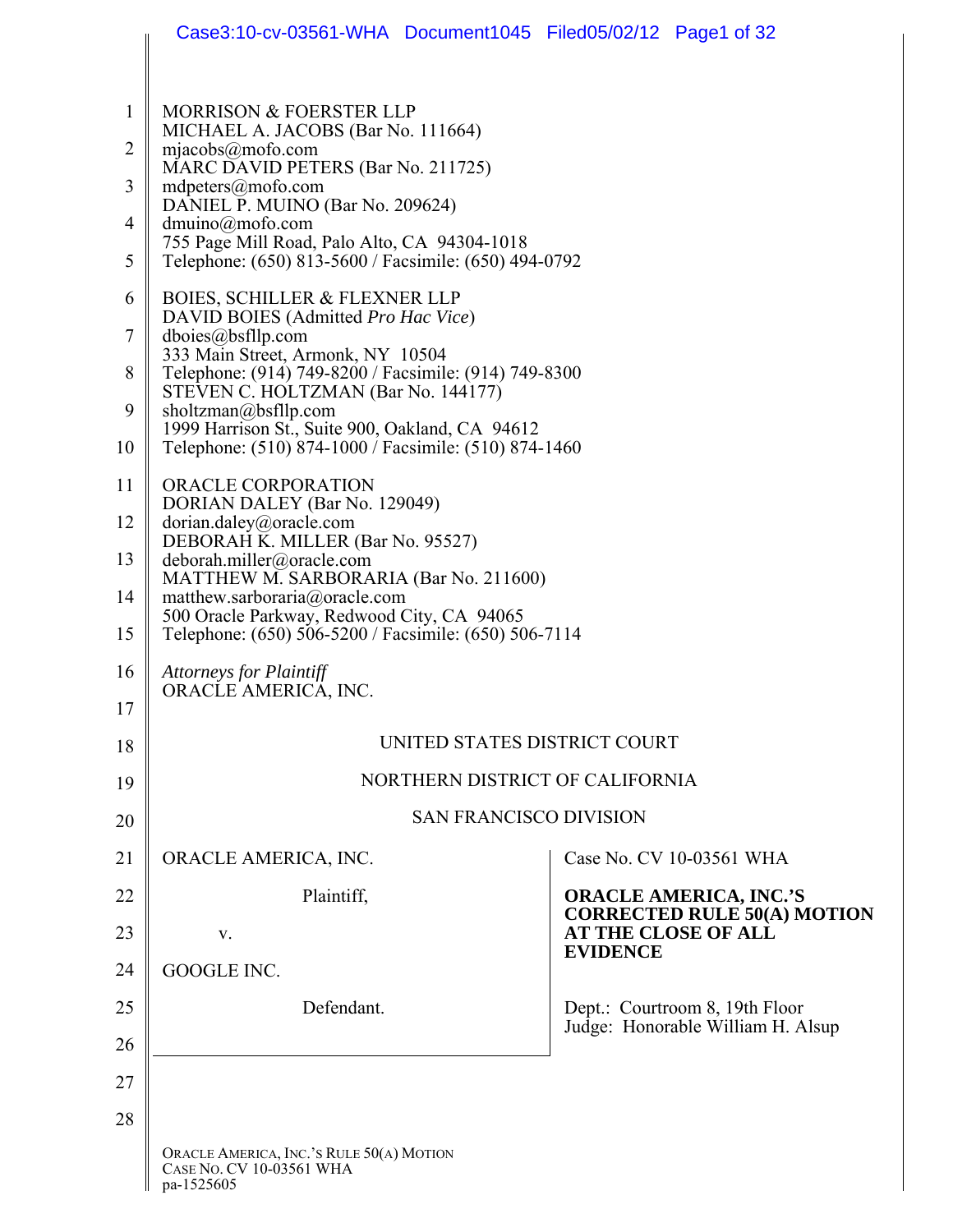|                |      |           |                          | Case3:10-cv-03561-WHA Document1045 Filed05/02/12 Page2 of 32                                                                       |              |
|----------------|------|-----------|--------------------------|------------------------------------------------------------------------------------------------------------------------------------|--------------|
| 1              |      |           |                          | <b>TABLE OF CONTENTS</b>                                                                                                           |              |
| $\overline{2}$ |      |           |                          |                                                                                                                                    | Page         |
| 3              | I.   |           |                          |                                                                                                                                    |              |
| $\overline{4}$ | II.  |           |                          |                                                                                                                                    |              |
| 5              | III. |           |                          | NO REASONABLE JURY COULD FIND THAT GOOGLE DID NOT                                                                                  |              |
| 6              |      | A.        |                          |                                                                                                                                    |              |
| 7              |      | <b>B.</b> |                          | Google Infringed By Copying The SSO Of The 37 Java API Packages  3                                                                 |              |
| 8              |      |           | 1.                       |                                                                                                                                    |              |
| 9              |      |           | 2.                       |                                                                                                                                    |              |
| 10             |      |           | 3.                       |                                                                                                                                    |              |
| 11             |      |           | 4.                       |                                                                                                                                    |              |
| 12             |      | $C$ .     |                          | Google Infringed By Copying Java Code Into Twelve Android Code Files 7                                                             |              |
| 13             |      |           | 1.                       |                                                                                                                                    |              |
| 14             |      |           | 2.                       |                                                                                                                                    |              |
| 15<br>16       |      |           |                          | Google's Copying of Eight Decompiled Files Was Not De<br>a.                                                                        |              |
| 17             |      |           |                          | Google's Copying of the RangeCheck Method Was Not<br>b <sub>1</sub>                                                                |              |
| 18             |      |           |                          | $\mathbf{c}$ .                                                                                                                     |              |
| 19<br>20       |      | D.        |                          | Google Infringed By Copying From Java Specifications Into Android                                                                  |              |
| 21             |      |           | 1.                       | The Evidence Shows That Android's English-Language                                                                                 |              |
| 22             |      |           |                          |                                                                                                                                    |              |
| 23             |      |           | 2.                       | Evidence Also Shows That Google Copied The SSO Of The Java<br>API Packages From Java Specifications Into Android Specifications 10 |              |
| 24             |      | Ε.        |                          |                                                                                                                                    |              |
| 25             |      |           | 1.                       | Google's Use Of The Copyrighted Work Is Purely Commercial                                                                          |              |
| 26             |      |           |                          | a.                                                                                                                                 |              |
| 27             |      |           |                          | $\mathbf b$ .                                                                                                                      |              |
| 28             |      |           | CASE NO. CV 10-03561 WHA | ORACLE AMERICA, INC.'S RULE 50(A) MOTION                                                                                           | $\mathbf{i}$ |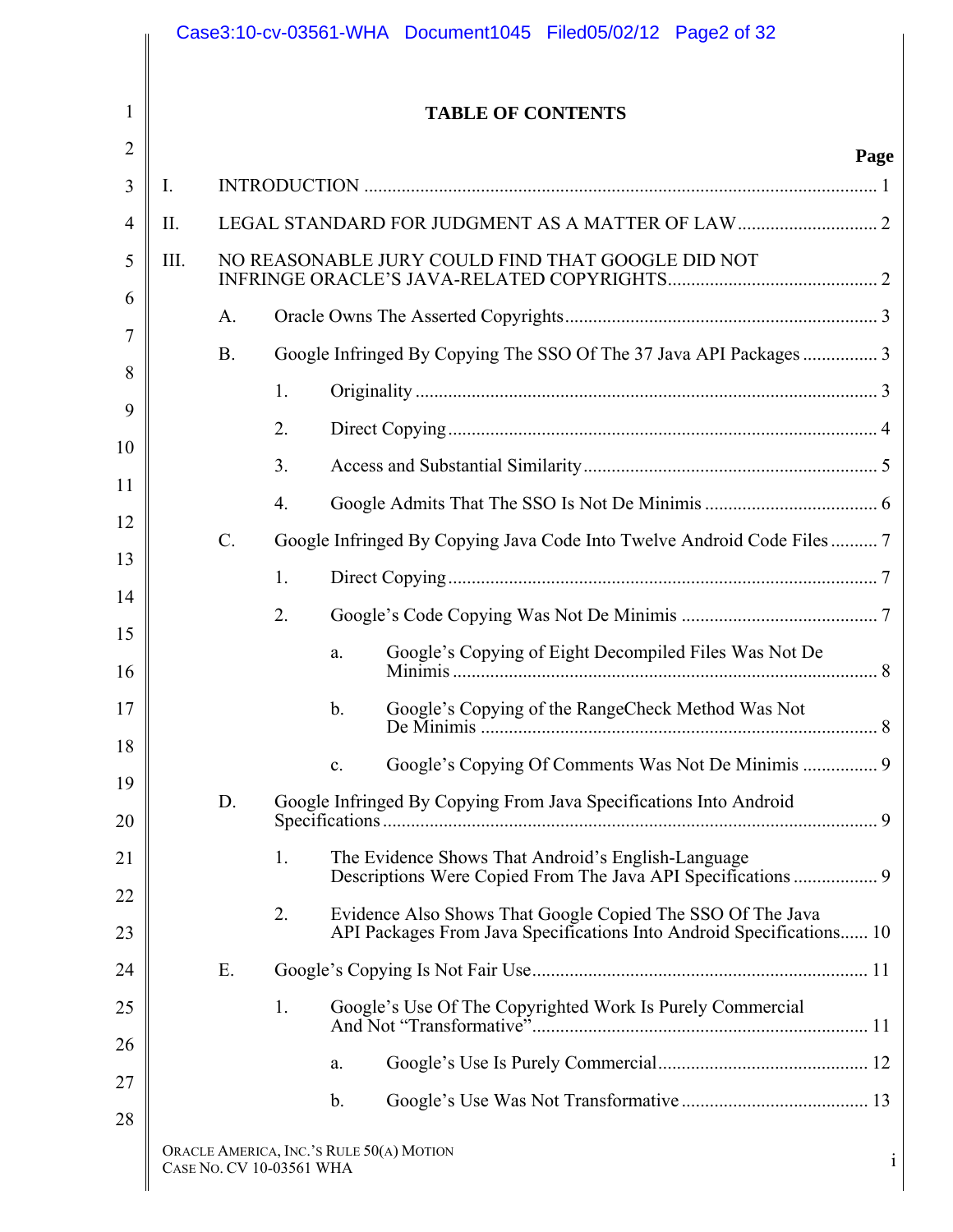|                |     |                          |    | Case3:10-cv-03561-WHA Document1045 Filed05/02/12 Page3 of 32             |                         |
|----------------|-----|--------------------------|----|--------------------------------------------------------------------------|-------------------------|
| 1              |     |                          |    | <b>TABLE OF CONTENTS</b><br>(continued)                                  |                         |
| $\overline{2}$ |     |                          |    |                                                                          | Page                    |
| 3              |     |                          | 2. |                                                                          |                         |
| $\overline{4}$ |     |                          | 3. | Google Uses Valuable, Core Portions Of Copyrighted Work  16              |                         |
| 5              |     |                          | 4. | Google's Use Harms The Potential Market For And Value Of The             |                         |
| 6              | IV. |                          |    | OTHER ISSUES THAT ARE NOT BEING PRESENTED TO THE JURY  19                |                         |
| $\overline{7}$ |     | A.                       |    | Oracle Is Entitled To Judgment As A Matter Of Law On Copyrightability 19 |                         |
| 8<br>9         |     | <b>B.</b>                |    |                                                                          |                         |
| 10             |     | $\mathcal{C}$ .          |    |                                                                          |                         |
| 11             | V.  |                          |    |                                                                          |                         |
| 12             |     |                          |    |                                                                          |                         |
| 13             |     |                          |    |                                                                          |                         |
| 14             |     |                          |    |                                                                          |                         |
| 15             |     |                          |    |                                                                          |                         |
| 16             |     |                          |    |                                                                          |                         |
| 17             |     |                          |    |                                                                          |                         |
| 18             |     |                          |    |                                                                          |                         |
| 19             |     |                          |    |                                                                          |                         |
| 20             |     |                          |    |                                                                          |                         |
| 21             |     |                          |    |                                                                          |                         |
| 22             |     |                          |    |                                                                          |                         |
| 23             |     |                          |    |                                                                          |                         |
| 24             |     |                          |    |                                                                          |                         |
| 25             |     |                          |    |                                                                          |                         |
| 26             |     |                          |    |                                                                          |                         |
| 27             |     |                          |    |                                                                          |                         |
| 28             |     |                          |    |                                                                          |                         |
|                |     | CASE NO. CV 10-03561 WHA |    | ORACLE AMERICA, INC.'S RULE 50(A) MOTION                                 | $\overline{\mathbf{u}}$ |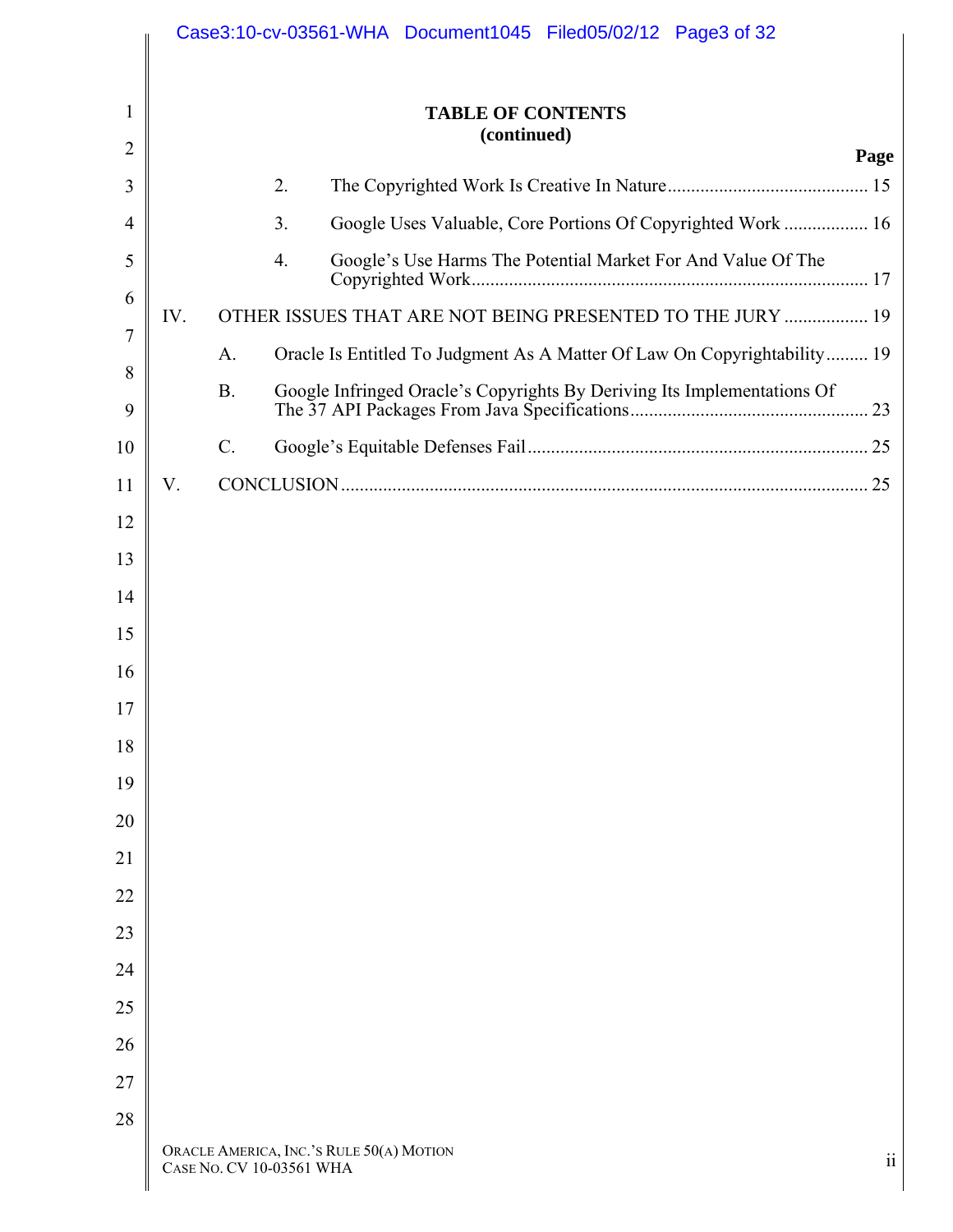|                       | Case3:10-cv-03561-WHA Document1045 Filed05/02/12 Page4 of 32                              |
|-----------------------|-------------------------------------------------------------------------------------------|
| 1                     | <b>TABLE OF AUTHORITIES</b>                                                               |
| $\overline{2}$        | Page(s)                                                                                   |
| $\overline{3}$        | <b>CASES</b>                                                                              |
| $\overline{4}$        | A&M Records, Inc. v. Napster, Inc.,                                                       |
| 5                     | Anderson v. Liberty Lobby, Inc.,                                                          |
| 6                     |                                                                                           |
| $\boldsymbol{7}$<br>8 | Campbell v. Acuff-Rose Music, Inc.,                                                       |
| 9                     | CDN Inc. v. Kapes,                                                                        |
| 10                    | Dream Games of Ariz., Inc. v. PC Onsite,                                                  |
| 11                    |                                                                                           |
| 12                    | Elvis Presley Enters. Inc. v. Passport Video,                                             |
| 13                    |                                                                                           |
| 14                    | Feist Publ'ns, Inc. v. Rural Tel. Serv. Co., Inc.,                                        |
| 15                    | Fisher v. Dees,                                                                           |
| 16                    |                                                                                           |
| 17<br>18              | Harper & Row Publishers, Inc. v. Nation Enters.,                                          |
| 19                    | Infinity Broad. Corp. v. Kirkwood,                                                        |
| 20                    | Jacobsen v. Katzer,                                                                       |
| 21                    |                                                                                           |
| 22                    | Jada Toys, Inc. v. Mattel, Inc.,                                                          |
| 23                    | Johnson Controls, Inc. v. Phoenix Control Sys., Inc.,                                     |
| 24                    |                                                                                           |
| 25                    | Kelly v. Arriba Soft Corp.,                                                               |
| 26                    |                                                                                           |
| 27                    | Lamps Plus, Inc. v. Seattle Lighting Fixture Co.,                                         |
| 28                    | ORACLE AMERICA, INC.'S RULE 50(A) MOTION<br>iii<br>CASE NO. CV 10-03561 WHA<br>pa-1525605 |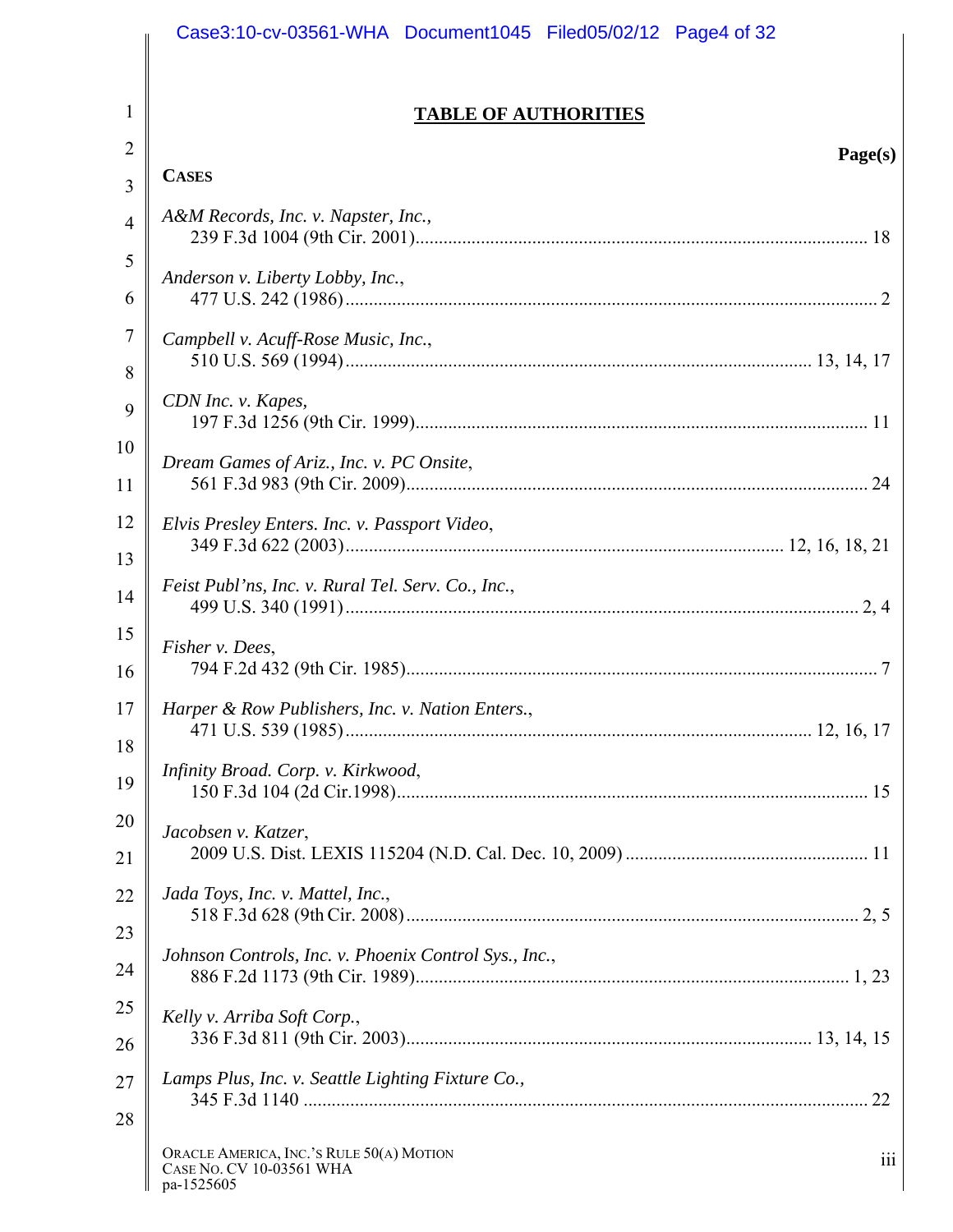|                | Case3:10-cv-03561-WHA Document1045 Filed05/02/12 Page5 of 32                             |
|----------------|------------------------------------------------------------------------------------------|
| 1              | Leadsinger, Inc. v. BMG Music Publ'g,                                                    |
| $\overline{2}$ |                                                                                          |
| 3              | Merch. Transaction Sys., Inc. v. Nelcela, Inc.,                                          |
| $\overline{4}$ | Micro Star v. Formgen, Inc.,                                                             |
| 5              |                                                                                          |
| 6              | Mktg. Tech. Solutions, Inc. v. Medizine LLC,                                             |
| 7              |                                                                                          |
| 8              | Newton v. Diamond,                                                                       |
| 9              | Paramount Pictures Corp. v. Carol Publ'g Group,                                          |
| 10             |                                                                                          |
| 11             | Perfect 10, Inc. v. Amazon.com, Inc.,                                                    |
| 12             |                                                                                          |
| 13             | Range Road Music, Inc. v. East Coast Foods, Inc.,                                        |
| 14             | Roy Export Co. Establishment v. Columbia Broad. Sys., Inc.,                              |
| 15             |                                                                                          |
| 16             | Satava v. Lowry,                                                                         |
| 17             | Sega Enters. Ltd. v. Accolade, Inc.,                                                     |
| 18             |                                                                                          |
| 19             | Situation Mgmt. Sys., Inc. v. ASP Consulting Group,                                      |
| 20             |                                                                                          |
| 21             | Sony Corp. of America v. Universal City Studios, Inc.,                                   |
| 22             | Sony Corp. v. Universal City Studios, Inc.,                                              |
| 23             |                                                                                          |
| 24             | Swirsky v. Carey,                                                                        |
| 25             |                                                                                          |
| 26             | Twin Peaks Prods. v. Pul'n Int'l Ltd.,                                                   |
| 27             | United Fabrics Int'l, Inc. v. C&J Wear, Inc.,                                            |
| 28             |                                                                                          |
|                | ORACLE AMERICA, INC.'S RULE 50(A) MOTION<br>iv<br>CASE NO. CV 10-03561 WHA<br>pa-1525605 |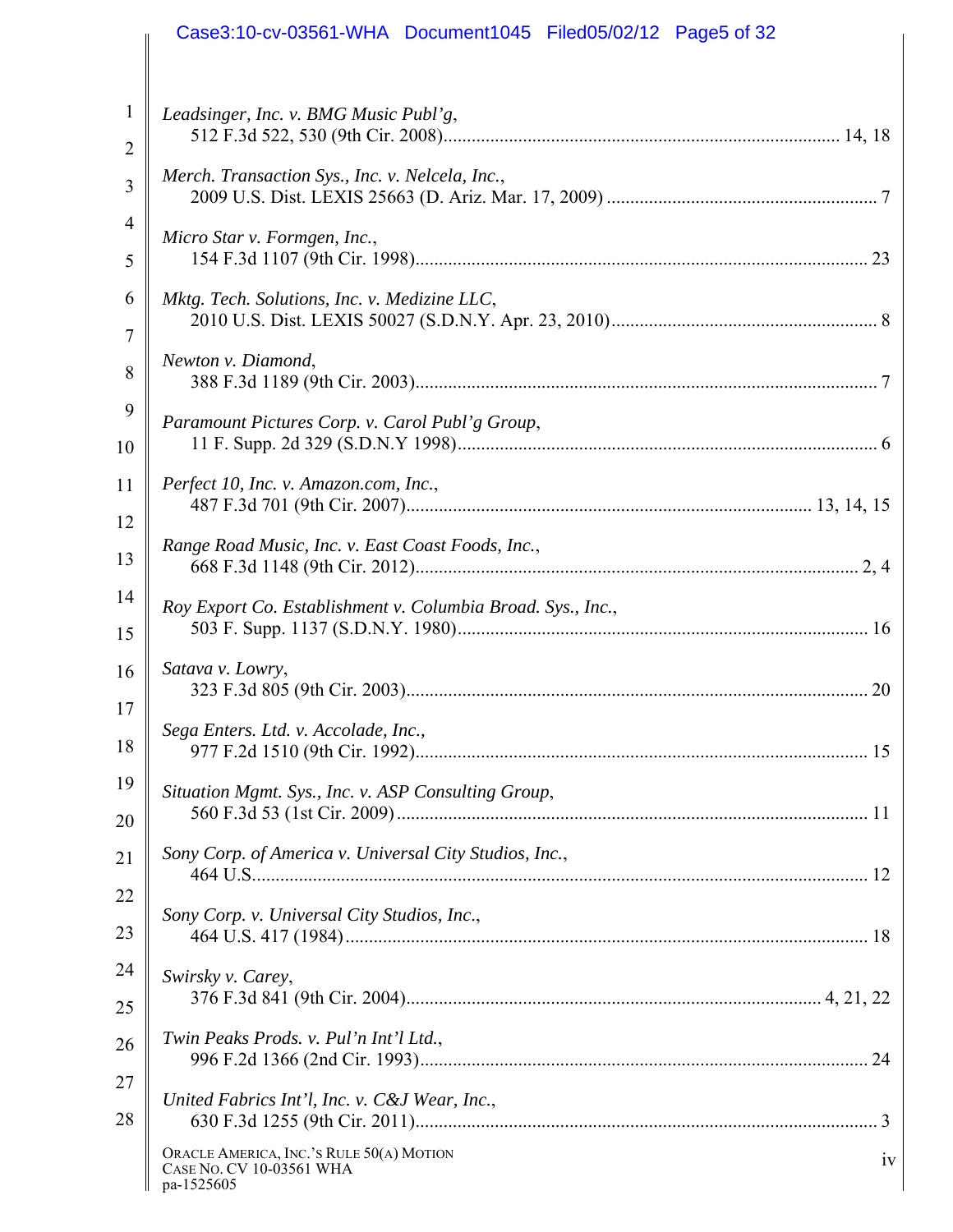|                                | Case3:10-cv-03561-WHA Document1045 Filed05/02/12 Page6 of 32                            |
|--------------------------------|-----------------------------------------------------------------------------------------|
| $\mathbf{1}$<br>$\overline{2}$ | Warner Bros. Entm't Inc. v. RDR Books,                                                  |
| 3                              | Worldwide Church of God v. Phila. Church of God, Inc.,                                  |
| $\overline{4}$                 | <b>STATUTES</b>                                                                         |
| 5                              |                                                                                         |
| 6                              |                                                                                         |
| $\overline{7}$                 |                                                                                         |
| 8                              |                                                                                         |
| 9                              |                                                                                         |
| 10                             |                                                                                         |
| 11                             |                                                                                         |
| 12<br>13                       |                                                                                         |
| 14                             |                                                                                         |
| 15                             |                                                                                         |
| 16                             |                                                                                         |
| 17                             |                                                                                         |
| 18                             |                                                                                         |
| 19                             |                                                                                         |
| 20                             |                                                                                         |
| 21                             |                                                                                         |
| 22                             |                                                                                         |
| 23                             |                                                                                         |
| 24                             |                                                                                         |
| 25                             |                                                                                         |
| 26                             |                                                                                         |
| 27                             |                                                                                         |
| 28                             |                                                                                         |
|                                | ORACLE AMERICA, INC.'S RULE 50(A) MOTION<br>V<br>CASE NO. CV 10-03561 WHA<br>pa-1525605 |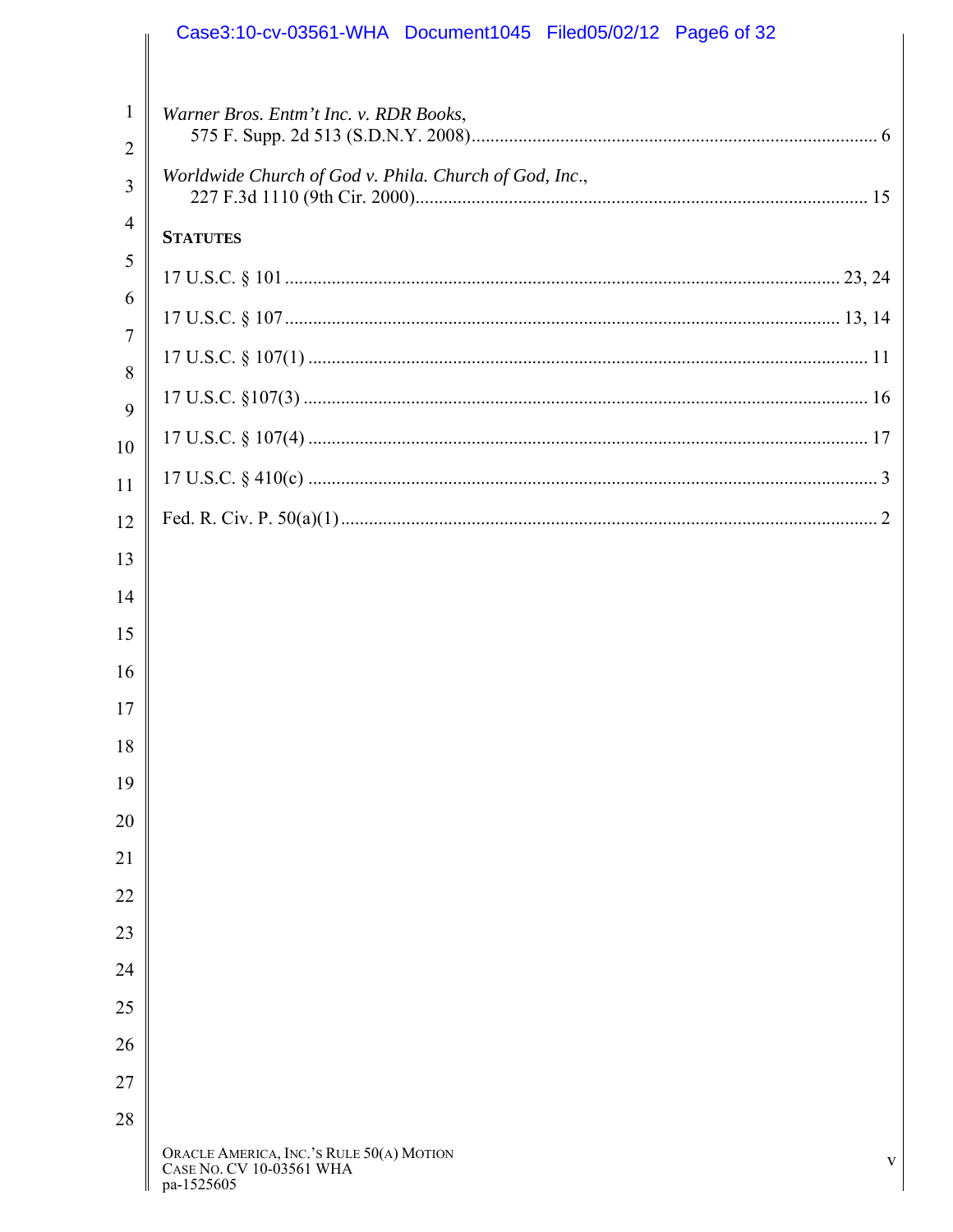## **I. INTRODUCTION**

2 3 4 5 6 7 8 9 Google has infringed Oracle's registered copyrights in Java 2 Standard Edition, Version 1.4 ("J2SE 1.4") and Java 2 Standard Edition, Version 5.0 ("J2SE 5.0") in three distinct ways: (1) Google copied into Android the structure, sequence, and organization ("SSO") of 37 Java API packages; (2) Google copied Java code into twelve Android code files; and (3) Google copied material from Java API specifications into Android's specifications. All three varieties of copying were submitted to the jury for resolution.<sup>1</sup> However, in light of Google's admissions and the weight of the evidence, Google's copyright infringement can be determined as a matter of law, as no reasonable jury could find for Google.

10 11 12 13 14 15 16 The SSO is the backbone of the 37 Java API packages, supplying both taxonomy and definition. Within the Android and Java code, the SSO is embodied in the names of the API elements (packages, classes, interfaces, methods, and fields), the organization and interrelationships among those elements, and the class and method declarations, and is expressed in more than 7000 lines of code. This SSO, as a core feature of the copyrighted Java software platform, is protected by copyright. *Johnson Controls, Inc. v. Phoenix Control Sys., Inc.*, 886 F.2d 1173, 1175 (9th Cir. 1989).

17 18 19 20 21 22 23 Assuming the Court confirms the copyrightability of the SSO under governing Ninth Circuit authority, Google's infringement is manifest. Google and its witnesses admit that (1) the Java APIs are original; (2) Android engineers and contractors directly copied the SSO of the 37 Java API packages from Java specifications into Android; (3) the SSO is not *de minimis*; (4) Google copied Java code into twelve Android code files; and (5) Google paraphrased the Java specifications in writing the Android specifications. The unabashedly commercial, nontransformative nature of Google's copying undermines its fair use defense. And Google has

24

1

<sup>25</sup>  26 27  $\frac{1}{1}$ <sup>1</sup> With respect to specification copying, the Court only submitted the issue of whether English-language descriptions were copied. (ECF No. 1018, Jury Instruction ("JI") 21.) As discussed further below, Oracle reiterates its position that the descriptions should not be viewed in isolation and that the specifications also express the SSO of the 37 API packages which was copied into Android's code and specifications. Judgment can be granted on this issue as a matter of law.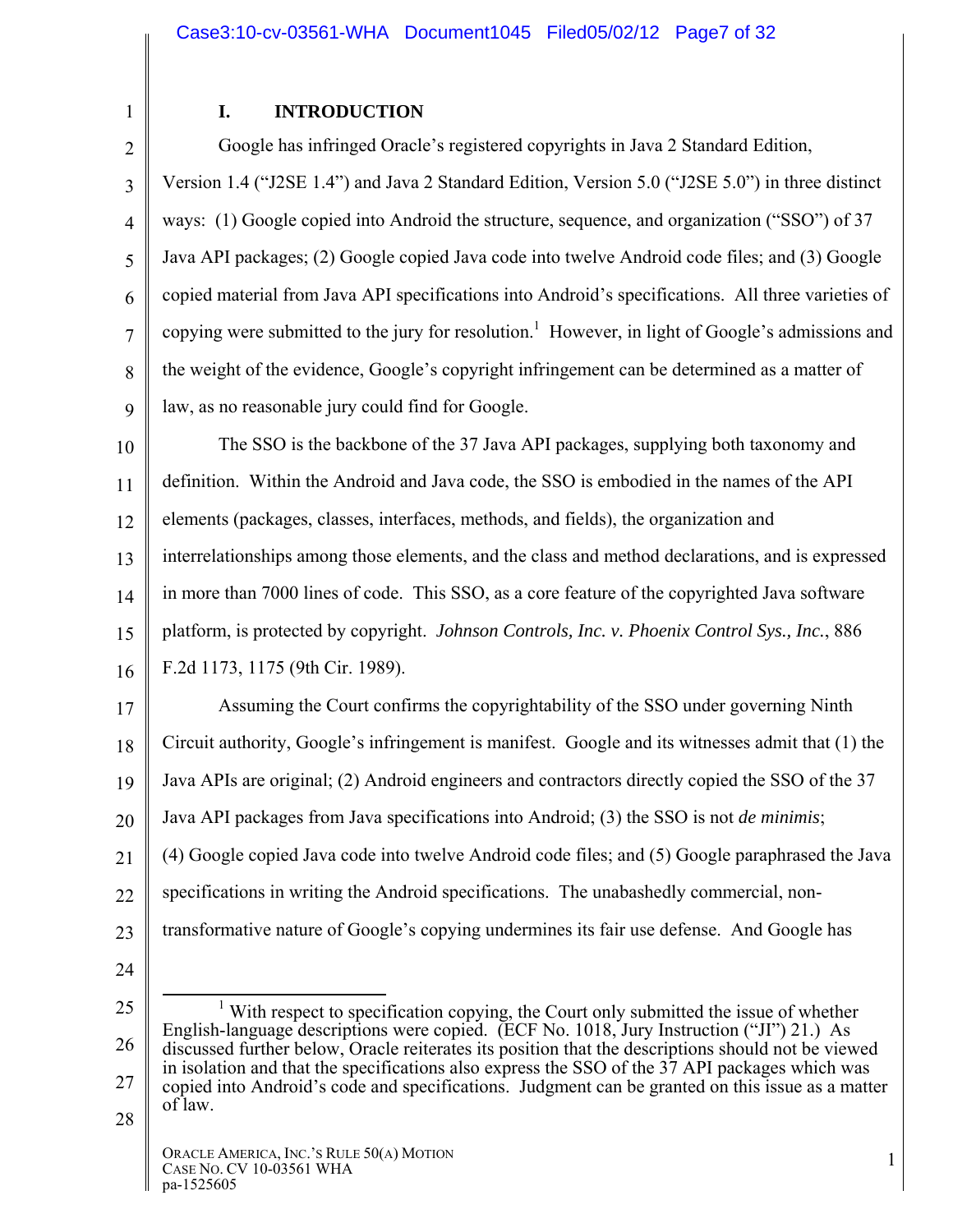1 2 failed to meet its burden of proving its equitable defenses. For all of these reasons, Oracle is entitled to judgment as a matter of law.

3

4

5

6

7

8

## **II. LEGAL STANDARD FOR JUDGMENT AS A MATTER OF LAW**

Judgment as a matter of law is appropriate when "a party has been fully heard on an issue during a jury trial and the court finds that a reasonable jury would not have a legally sufficient evidentiary basis to find for the party on that issue." Fed. R. Civ. P. 50(a)(1). "[T]he trial judge must direct a verdict if, under the governing law, there can be but one reasonable conclusion as to the verdict." *Anderson v. Liberty Lobby, Inc.*, 477 U.S. 242, 250 (1986).

9

10

#### **III. NO REASONABLE JURY COULD FIND THAT GOOGLE DID NOT INFRINGE ORACLE'S JAVA-RELATED COPYRIGHTS**

11 12 13 14 15 16 17 18 19 20 21 To establish copyright infringement, Oracle must show that: (1) Oracle is the owner of an original copyrighted work; and (2) Google copied elements from the copyrighted work. (ECF No. 1018, JI 23-24.) *Feist Publ'ns, Inc. v. Rural Tel. Serv. Co., Inc.*, 499 U.S. 340, 361 (1991). Copying can be established either by (1) proving direct copying, or (2) showing that the accused infringer had access to the copyrighted work and there are substantial similarities or virtual identity between the copyrighted work and the accused work. (ECF No. 1018, JI 24.) *Range Road Music, Inc. v. East Coast Foods, Inc.*, 668 F.3d 1148, 1154 (9th Cir. 2012) ("'substantial similarity' is irrelevant in a case [involving] direct copying of copyrighted works"); *Jada Toys, Inc. v. Mattel, Inc.*, 518 F.3d 628, 636-37 (9thCir. 2008). Under the second approach, the Court has determined that copying of the SSO and twelve code files should be evaluated using the substantial similarity test, while copying of the API specifications should be evaluated using the virtual identity test.<sup>2</sup> (ECF No. 1018, JI 24.)

- 22 23
- 24
- 25
- 26

27

28

As discussed below, all elements of copyright infringement have been established in this

case by Google's own stipulated admissions, the clear admissions of Google witnesses, and/or the

overwhelming weight of the evidence.

 <sup>2</sup>  $\alpha$ <sup>2</sup> Oracle maintains its objection to the Court's use of the virtual identity test for evaluating the copying of the API specifications. (*See* ECF No. 1016 at 2.)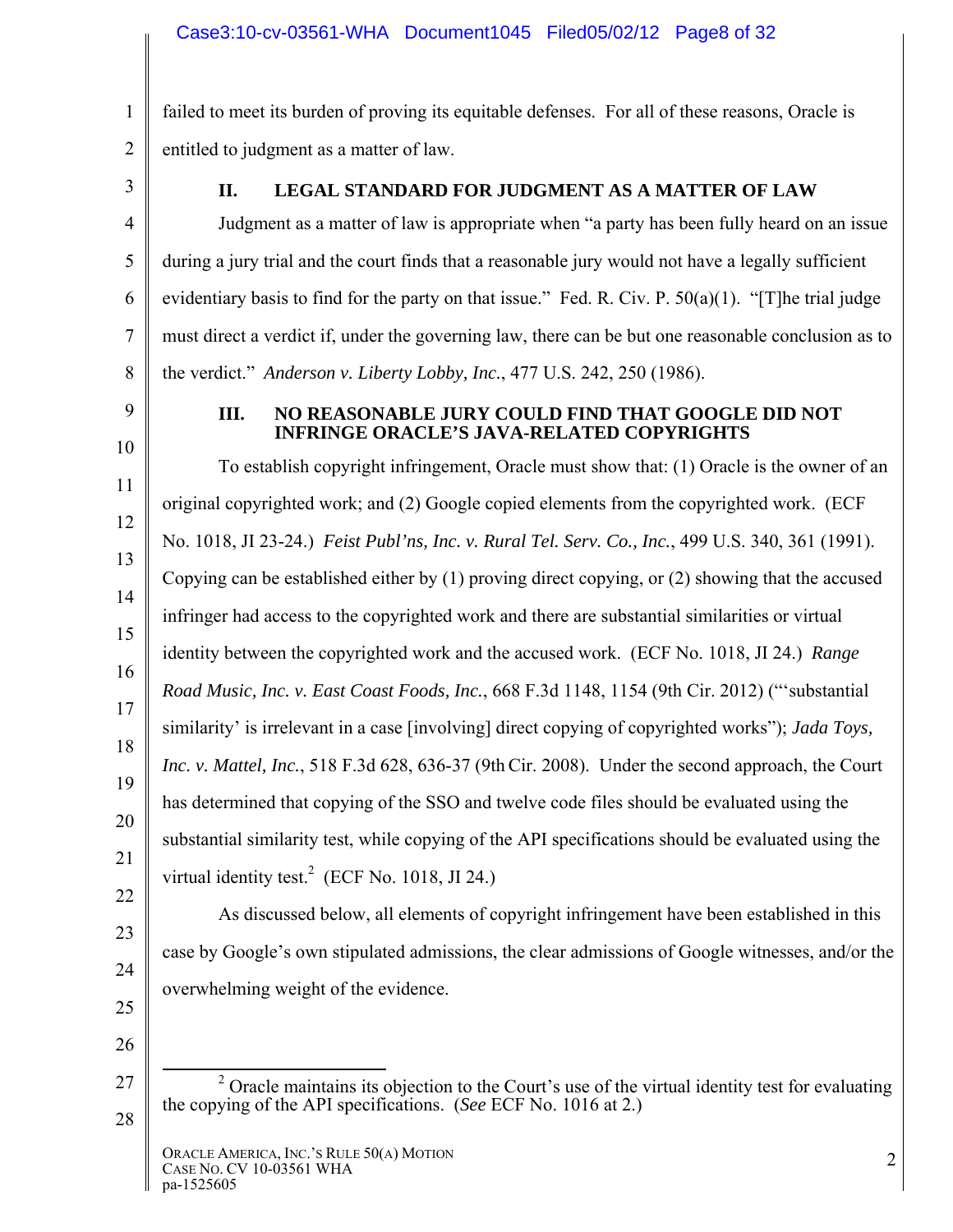1

### A. Oracle Owns The Asserted Copyrights<sup>3</sup>

2 3 4 5 6 7 8 9 10 11 The issue of copyright ownership was not posed to the jury. (ECF No. 1018, JI 23.) Oracle owns the copyrights to J2SE 1.4 and J2SE 5.0. The copyright registrations were admitted into evidence (TX 464, 475, 476), along with the complete contents of both versions of the platform. (RT 689:21-691:23 (Reinhold); TX 610.2, 622, 623, 1076.) Oracle is entitled to a presumption that the facts stated on the front of the copyright registrations are correct. 17 U.S.C. § 410(c) (certificate of registration "shall constitute prima facie evidence of the validity of the copyright and of the facts stated in the certificate"). Google "has the burden of rebutting the facts set forth in the copyright certificate." *United Fabrics Int'l, Inc. v. C&J Wear, Inc.*, 630 F.3d 1255, 1257 (9th Cir. 2011). Google has submitted no evidence to rebut the facts reflected in Oracle's copyright registrations.

12 13 14 Accordingly, Oracle is entitled to judgment that it is the owner of valid copyrights to J2SE 1.4 and J2SE 5.0, covering all components of those works, including the individual code files and the SSO of the API packages.

15

## **B. Google Infringed By Copying The SSO Of The 37 Java API Packages**

16 17 18 19 Google's admissions and the weight of the evidence prove that (1) the Java API packages are original, (2) Google engineers directly copied the SSO of the 37 API packages into Android, and (3) the SSO of the 37 packages is not *de minimis*. If the Court confirms that the SSO of the API packages is copyrightable (addressed below), infringement will follow as a matter of course.

20

#### **1. Originality**

21 22 23 24 25 Google has not challenged the originality of the copyrighted Java API packages, and, accordingly, this issue was not posed to the jury. Google has admitted that the Java APIs meet the required threshold: "The Java APIs as a whole meet the low threshold for originality required by the Constitution." (ECF No. 938 (Order deeming issues undisputed based on Google's admission) at 1.) Moreover, because Oracle holds registered copyrights covering the asserted

26

 $\overline{a}$ 

<sup>27</sup>  <sup>3</sup> This issue will be addressed in more detail in Oracle's Findings of Fact and Conclusions of Law regarding issues for the Court to resolve, to be filed on May 2, 2012. Oracle incorporates that discussion herein by reference.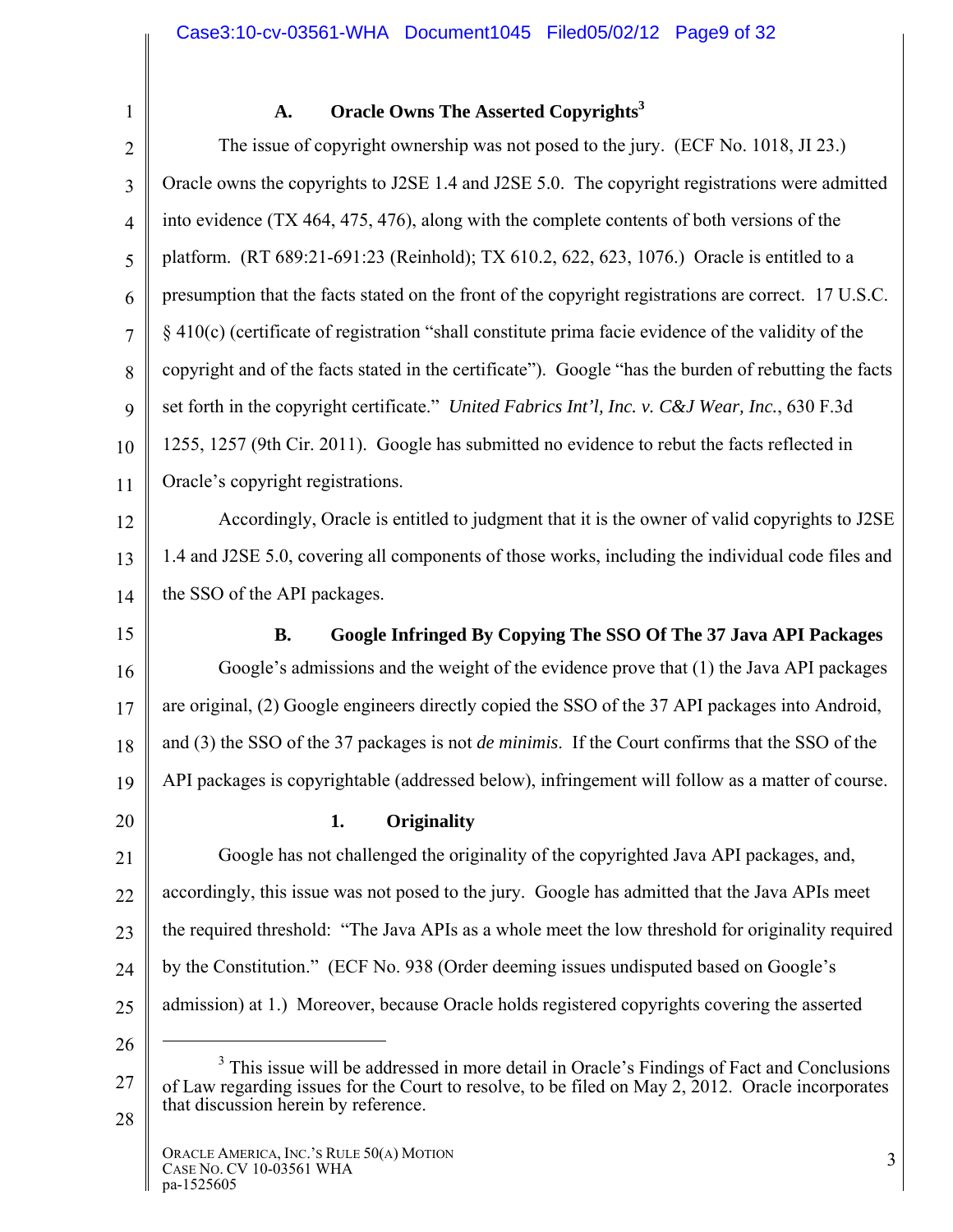1 2 3 works, it is entitled to a presumption of originality. *Swirsky v. Carey*, 376 F.3d 841, 851 (9th Cir. 2004) ("Because *One* has a valid certificate of registration with the copyright office, however, Swirsky is entitled to a presumption of originality").

| $\overline{4}$ | The evidence of originality is overwhelming and uncontroverted. The threshold for                     |
|----------------|-------------------------------------------------------------------------------------------------------|
| 5              | establishing originality is low. Feist, 499 U.S. at 345 ("Original, as the term is used in copyright, |
| 6              | means only that the work was independently created by the author (as opposed to copied from           |
| $\overline{7}$ | other works), and that it possesses at least some minimal degree of creativity"). Numerous            |
| 8              | witnesses confirmed that API design is highly creative and challenging. (RT 513:14-18)                |
| 9              | (Screven); 627:21-628:1 (Reinhold).) Dr. Bloch stated that designing an API is a work of              |
| 10             | craftsmanship, requiring the API author to exercise creativity and aesthetic judgment. (RT 751:5-     |
| 11             | 752:14; TX 624 at p. 47.) Dr. Reinhold testified that it took him and a team of engineers two         |
| 12             | years to develop just one API package, java.nio. (RT 623:17-624:1.) Based on the evidence and         |
| 13             | Google's admission, the originality of the 37 API packages is beyond dispute.                         |
| 14             | 2.<br><b>Direct Copying</b>                                                                           |
| 15             | Where there is evidence of direct copying, there is no need to apply the substantial                  |
| 16             | similarity test. Range Road, 668 F.3d at 1154 ("'substantial similarity' is irrelevant in a case      |
| 17             | [involving] direct copying of copyrighted works"). In this case, the evidence shows that Google       |
| 18             | directly copied the SSO of the 37 Java API packages into Android.                                     |
| 19             | Former Google engineer Bob Lee was the core libraries lead for Android in the 2006-2007               |
| 20             | time period. (RT 980:14-981:6.) Mr. Lee testified that Android implements parts of the Java           |
| 21             | APIs and that such implementation was based on consulting the Java API specifications:                |
| 22             | O. You consulted the Java API specifications to make sure that the Android code for the               |
| 23             | corresponding core libraries would be consistent with those specifications, correct?<br>A. Yes.       |
| 24             | (RT 982:25-983:3; see also RT 981:7-21.) Mr. Lee also testified that Google's outside                 |
| 25             | contractor, Noser, was hired to implement core libraries based on the Java API specifications:        |
| 26             | Q. Noser was an outside contractor hired by Google to implement core libraries according              |
| 27<br>28       | to the Java API specifications, correct?<br>A. Yes.                                                   |
|                | ORACLE AMERICA, INC.'S RULE 50(A) MOTION<br>$\overline{4}$<br>CASE NO. CV 10-03561 WHA<br>pa-1525605  |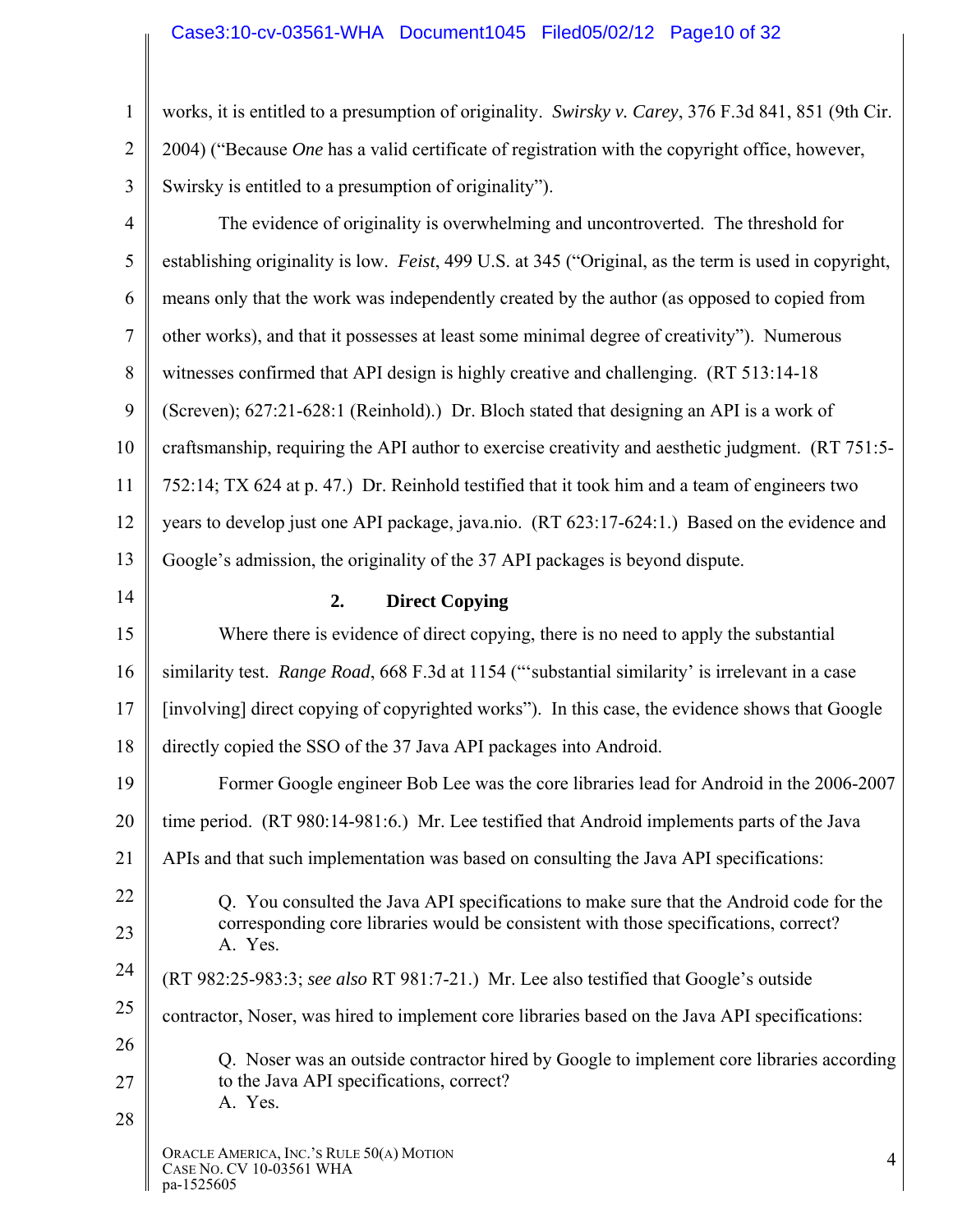|                | Case3:10-cv-03561-WHA Document1045 Filed05/02/12 Page11 of 32                                                                                                            |
|----------------|--------------------------------------------------------------------------------------------------------------------------------------------------------------------------|
|                |                                                                                                                                                                          |
| $\mathbf{1}$   | (RT 985:3-6.) Former Google engineer Dan Bornstein confirmed that his team had used the Java                                                                             |
| $\overline{2}$ | specifications to derive information for implementing the APIs in Android:                                                                                               |
| 3              | Q. Now, you testified on direct, sir, that you and your team looked at the Java                                                                                          |
| $\overline{4}$ | specifications for these application programming interfaces while you were doing your<br>work on Android; correct, sir?                                                  |
| 5              | A. That's right.                                                                                                                                                         |
| 6<br>7         | Q. And you did that in order to derive from these specifications the information you<br>needed in order to write that code; correct, sir?<br>A. Some of the information. |
| 8              | (RT 1836:19-1837:2.) Because the Java specifications are directly derived from the underlying                                                                            |
| 9              | source code (RT 606:14-608:3 (Reinhold); TX 1046 at p.19), the Android engineers effectively                                                                             |
| 10             | had access to the SSO of the source code itself. The fact that Google literally copied some Java                                                                         |
| 11             | code (discussed below) demonstrates that they had <i>direct</i> access to the code as well.                                                                              |
| 12             | By deriving the Android class libraries from the Java API specifications, the Android                                                                                    |
| 13             | engineers wound up copying the entire SSO of the 37 API packages into Android. Mr. Bornstein                                                                             |
| 14             | confirmed that "the names and declarations" are the same between Java and Android. (RT)                                                                                  |
| 15             | 1791:21-1792:6 (Bornstein).) Google's expert, Dr. Astrachan, admitted that the SSO of the 37                                                                             |
| 16             | packages is "virtually identical" between Java and Android. (RT 2214:3-9 (Astrachan).) Based                                                                             |
| 17             | on the evidence of direct copying, Oracle has proven infringement.                                                                                                       |
| 18             | 3.<br><b>Access and Substantial Similarity</b>                                                                                                                           |
| 19             | Oracle has proven copying under the substantial similarity test as well. That test requires                                                                              |
| 20             | a showing that the infringer had access to the copyrighted work and that the accused and                                                                                 |
| 21             | copyrighted works are substantially similar. See Jada Toys, 518 F.3d at 636-37. The Java API                                                                             |
| 22             | specifications that detail the SSO of the API packages were publicly available on Sun's website.                                                                         |
| 23             | (RT 983:4-6 (Lee).) The testimony of Messrs. Lee and Bornstein cited above demonstrates that                                                                             |
| 24             | Google had access to the Java specifications. As for substantial similarity, Google admits that the                                                                      |
| 25             | SSO of the 37 API packages is substantially the same between Java and Android:                                                                                           |
| 26             | Google agrees that the structure, sequence and organization of the 37 accused API                                                                                        |
| 27             | packages in Android is substantially the same as the structure, sequence and organization<br>of the corresponding 37 API packages in Java.                               |
| 28             |                                                                                                                                                                          |
|                | ORACLE AMERICA, INC.'S RULE 50(A) MOTION<br>5<br>CASE NO. CV 10-03561 WHA<br>pa-1525605                                                                                  |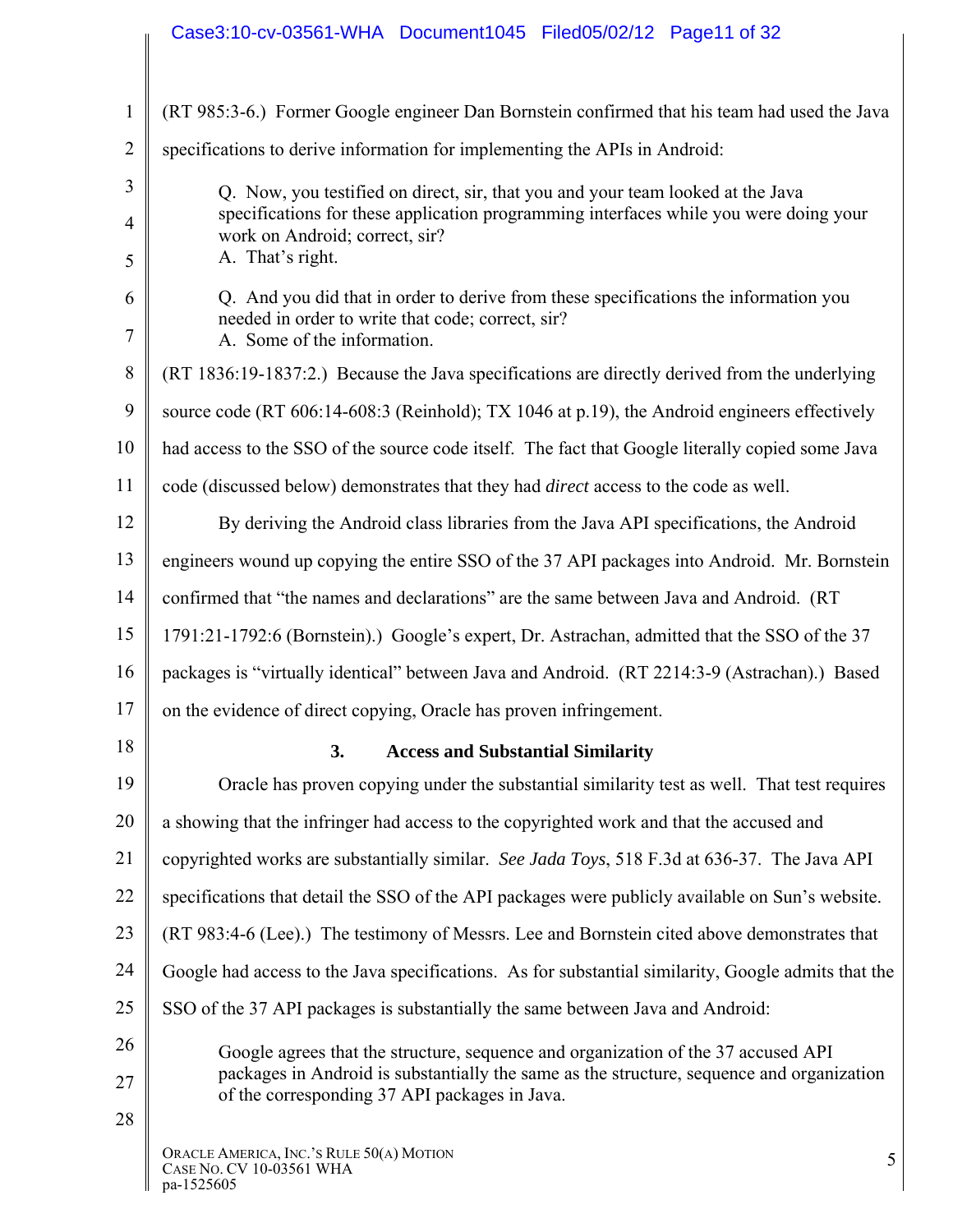(ECF No. 1018, JI 19; *see also* ECF No. 946 (Stipulation); RT 1337:21-24.) Dr. Astrachan went further, agreeing that the SSO in Java and Android is "virtually identical." (RT 2214:3-9.)

3 4 5 6 7 8 9 10 11 12 13 14 15 16 During its closing argument, Google compared the code that embodies the SSO of the 37 Java API packages in Android to the complete code for the 166 packages in J2SE 5.0 and argued that the two are not substantially similar because the latter is far more voluminous than the former. This approach is wrong as a matter of law. First, as already noted, since the evidence shows that Google engineers and contractors directly copied the SSO from Java specifications, there is no need to apply the substantial similarity test at all. Second, even under the substantial similarity test, an infringer cannot escape liability by arguing that it only took a small portion of the overall copyrighted work that is qualitatively significant. *See Warner Bros. Entm't Inc. v. RDR Books*, 575 F. Supp. 2d 513, 535 (S.D.N.Y. 2008) (finding that Harry Potter Lexicon "copie[d] a sufficient quantity of the Harry Potter series to support a finding of substantial similarity," even if the copied elements "amount to only a fraction of the seven-book series"); *Paramount Pictures Corp. v. Carol Publ'g Group*, 11 F. Supp. 2d 329, 334 (S.D.N.Y 1998) ("Copying only small portions of a series of copyrighted works offers no protection for a defendant").

17 18 19 20 21 22 23 Under Google's theory, a copier who takes a portion of a piece of software could never be liable, even when the copied portion is qualitatively significant, as is the case with the SSO of the 37 API packages. While the number vastly understates its significance, the SSO is embodied in more than 7,000 lines of code (names and declarations), without which the Android platform would not function as designed. (RT 2212:3-19 (Astrachan).) The copied SSO in Android is qualitatively substantial even as compared to the 166 Java API packages, and the two are substantially similar in that regard.

24

1

2

#### **4. Google Admits That The SSO Is Not** *De Minimis*

25 26 27 The Court instructed the jury that to find copyright infringement it must also find that the amount of copying was not *de minimis*. (ECF No. 1017, JI 24.) However, Google dropped this argument as to the SSO of the 37 API packages on the last day of trial. As reflected in the jury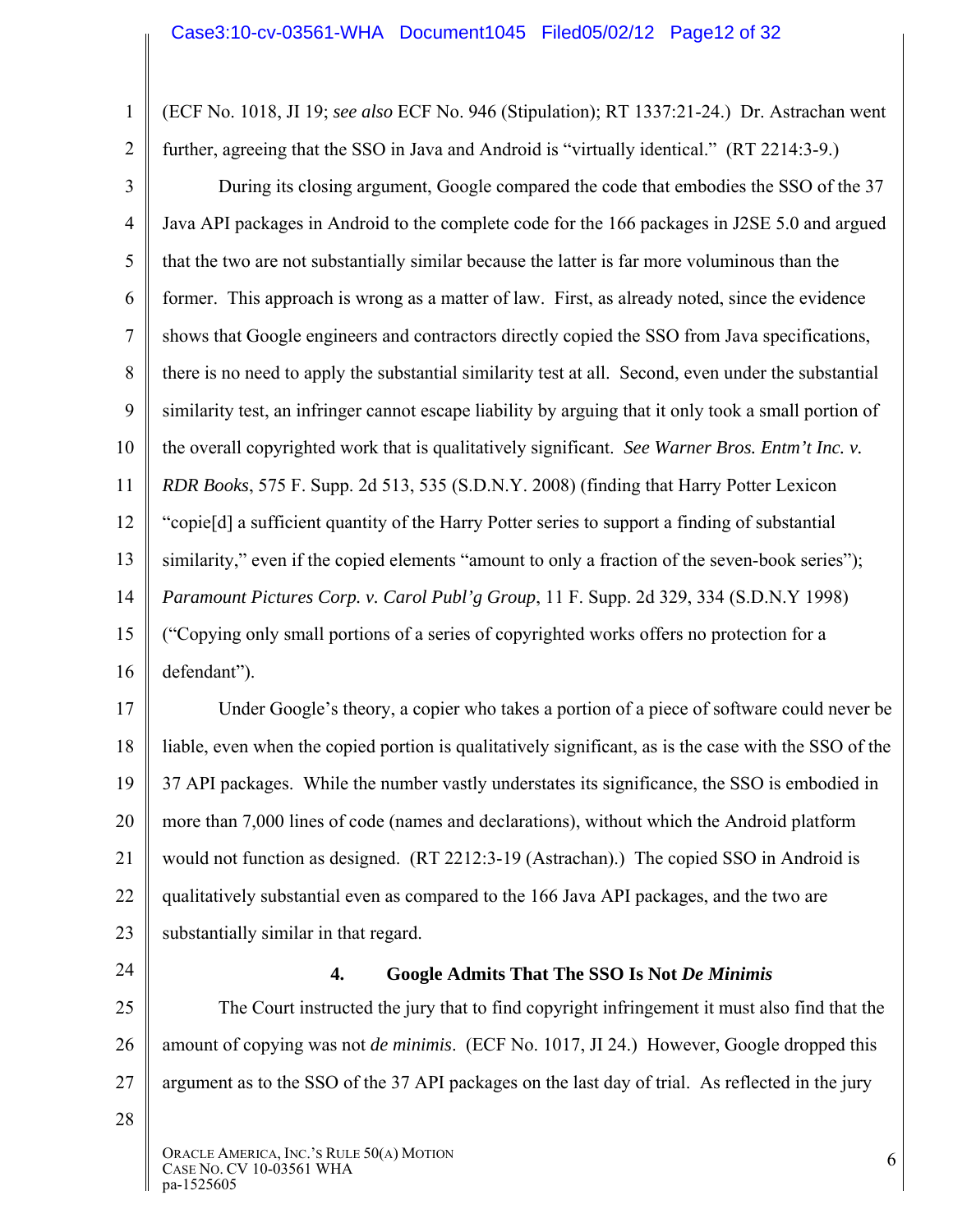## Case3:10-cv-03561-WHA Document1045 Filed05/02/12 Page13 of 32

| $\mathbf{1}$   | instructions, the "parties are in agreement that the structure, sequence, and organization of the                                                                                               |
|----------------|-------------------------------------------------------------------------------------------------------------------------------------------------------------------------------------------------|
| $\overline{2}$ | API packages is more than <i>de minimis</i> ." (ECF No. 1018, JI 27.)                                                                                                                           |
| 3              | Between Google's admissions and the evidence in the case, Oracle has proven that Google                                                                                                         |
| $\overline{4}$ | infringes Oracle's copyrights by copying the SSO of the 37 Java API packages into Android.                                                                                                      |
| 5              | $C_{\bullet}$<br>Google Infringed By Copying Java Code Into Twelve Android Code<br><b>Files</b>                                                                                                 |
| 6              | Google admits that it copied protected Java code into twelve Android code files. The only                                                                                                       |
| $\tau$         | issue here is whether the copying was <i>de minimis</i> . As explained below, it was not.                                                                                                       |
| 8              | <b>Direct Copying</b><br>1.                                                                                                                                                                     |
| 9              | There is no dispute that Google copied Java code and comments into twelve Android code                                                                                                          |
| 10<br>11       | files. (TX 1072.) As reflected in the jury instructions, Google admits copying the code:                                                                                                        |
| 12<br>13       | With respect to the infringement issues concerning the range Check and other similar files,<br>Google agrees that the accused lines of code and comments came from the copyrighted<br>material. |
| 14             | (ECF No. 1018, JI 27.) With respect to the range Check code within the TimSort java and                                                                                                         |
| 15             | ComparableTimSort.java files, Josh Bloch, who authored the code while working at Sun,                                                                                                           |
| 16             | acknowledged the likelihood that he copied that code from Sun copyrighted code. (RT 827:5-17.)                                                                                                  |
| 17             | Dr. Mitchell confirmed that the accused code and comments in the twelve Android files are                                                                                                       |
| 18             | identical to the copyrighted Java code and comments (RT 1254:1-1255:15, 1258:24-1260:18,                                                                                                        |
| 19             | 1262:2-1263:10 (Mitchell)), and Google did not offer any testimony to rebut this.                                                                                                               |
| 20             | <b>Google's Code Copying Was Not De Minimis</b><br>2.                                                                                                                                           |
| 21             | Copying can only be <i>de minimis</i> "if it is so meager and fragmentary that [compared to the                                                                                                 |
| 22             | work as a whole] the average audience would not recognize the appropriation." (ECF No. 1018,                                                                                                    |
| 23             | JI 28.) <i>Fisher v. Dees, 794 F.2d 432, 434 n.2 (9th Cir. 1985)</i> . The extent of the copying "is                                                                                            |
| 24             | measured by considering the qualitative and quantitative significance of the copied portion in                                                                                                  |
| 25             | relation to the plaintiff's work as a whole." Newton v. Diamond, 388 F.3d 1189, 1195 (9th Cir.                                                                                                  |
| 26             | 2003); see also Merch. Transaction Sys., Inc. v. Nelcela, Inc., 2009 U.S. Dist. LEXIS 25663, at                                                                                                 |
| 27             | *61 (D. Ariz. Mar. 17, 2009) ("Thus, Nelcela will not escape liability unless it can show that the                                                                                              |
| 28             | protectable elements in the Lexcel software constitute an insignificant (quantitatively and                                                                                                     |
|                | ORACLE AMERICA, INC.'S RULE 50(A) MOTION<br>7<br>CASE NO. CV 10-03561 WHA<br>pa-1525605                                                                                                         |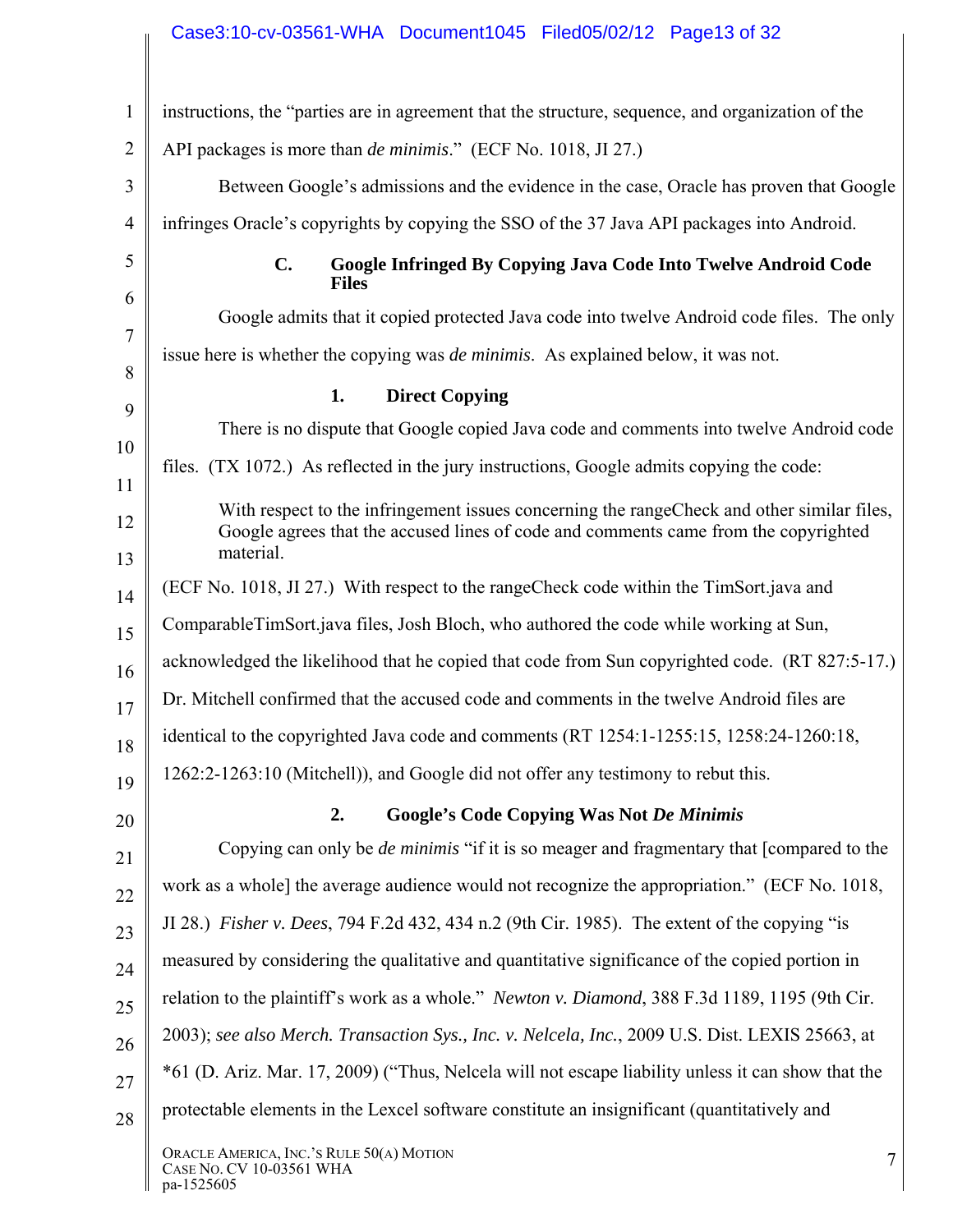#### Case3:10-cv-03561-WHA Document1045 Filed05/02/12 Page14 of 32

1 2 3 4 5 6 7 8 9 10 11 12 13 14 15 16 17 qualitatively) portion or aspect of the Lexcel software"). Even if the copied material is a "quantitatively very small part" of the work as a whole, "[t]he smallness alone is not enough by itself to avoid liability." *Mktg. Tech. Solutions, Inc. v. Medizine LLC*, 2010 U.S. Dist. LEXIS 50027, at \*10 (S.D.N.Y. Apr. 23, 2010). Under the Court's jury instructions, the copied code and comments in the twelve Android files must be compared to the contents of the corresponding Java files from which the copied material came. (ECF No. 1018, JI 29.) Professor Mitchell provided detailed and uncontested testimony that Google literally copied either the entirety of the accused files or a qualitatively significant portion. Google has made no showing that the copied code was "so meager and fragmentary" that it would not be recognized as an appropriation. Under the appropriate comparison, no reasonable jury could find that Google's code copying was *de minimis*. **a. Google's Copying of Eight Decompiled Files Was Not** *De Minimis***.**  During trial, Professor Mitchell explained that Google decompiled eight Java files and copied the decompiled source code into certain Android files. (RT 1258:7-1259:15 (Mitchell); TX 1072, 896.1-896.8, 1031-1038.) Google does not dispute that these files were copied. (ECF No. 1018, JI 27.)

18 19 20 21 When compared on a file-to-file basis (per the Court's jury instructions), it is clear that Google's copying of the eight files was not *de minimis*. Google copied each entire file, so by definition, the copying is both quantitatively and qualitatively significant. (*See* RT 1260:11- 1262:1 (Mitchell); *compare* TX 896.1-896.8 (Sun decompiled files) *with* TX 1031-38 (Android files).) No reasonable jury could find that the copying of the decompiled files was *de minimis*.

23

22

#### **b. Google's Copying of the RangeCheck Method Was Not**  *De Minimis***.**

24 25 26 27 Professor Mitchell testified that the rangeCheck method is qualitatively significant and "useful" to Android. (RT 1316:17-19.) He explained that the rangeCheck method operates on Android devices, including on Samsung phones. (RT 1255:22-25, 1264:19-23.) To determine how useful the rangeCheck method is on devices, Professor Mitchell experimented with an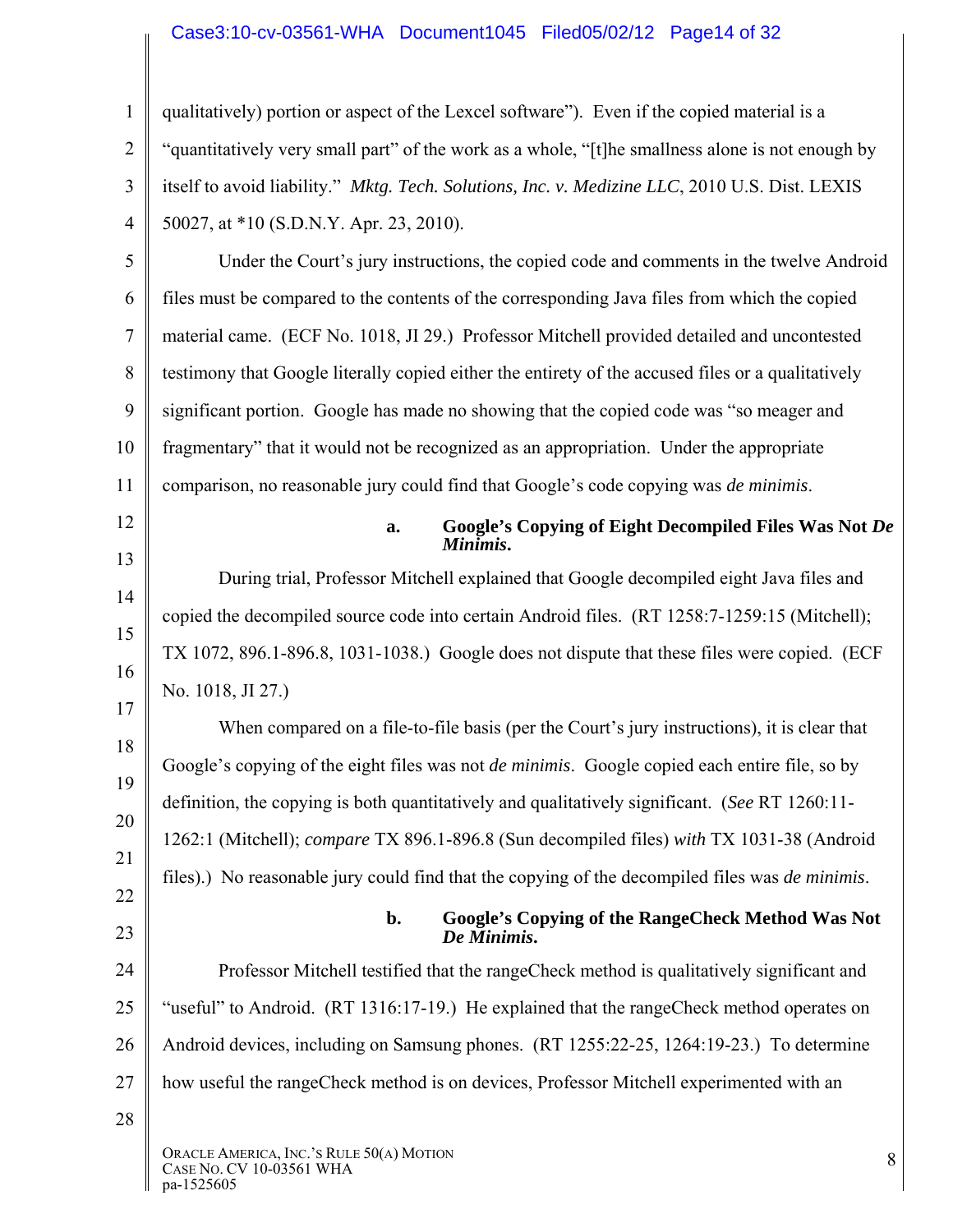| 1              | Android device and found that it called the range Check method no less than 2,600 times during                                |
|----------------|-------------------------------------------------------------------------------------------------------------------------------|
| $\overline{2}$ | start up. (RT 1329:9-21.) Google did not present any testimony to rebut this.                                                 |
| 3              | <b>Google's Copying Of Comments Was Not De Minimis</b><br>$\mathbf{c}$ .                                                      |
| $\overline{4}$ | Professor Mitchell compared Oracle's CodeSource.java file (TX 623.9) against Android's                                        |
| 5              | CodeSourceTest.java file (TX 1039) and concluded that, except for some HTML commands,                                         |
| 6              | certain English-language comments are "syntactically  identical." (RT 1262:13-1263:4.) He                                     |
| $\tau$         | reached the same conclusion with respect to Android's CollectionCertStoreParametersTest.java                                  |
| 8              | file. (RT 1253:9-10; compare TX 1040 (Android) to TX 623.10 (Java)). These literally copied                                   |
| 9              | comments are quantitatively significant: they amount to about 25% of Oracle's                                                 |
| 10             | CollectionCertStoreParameters.java file (TX 623.10), and about 2.90% of Oracle's                                              |
| 11             | CodeSource.java file (TX 623.9).                                                                                              |
| 12             | <b>Google Infringed By Copying From Java Specifications Into Android</b><br>D.<br><b>Specifications</b>                       |
| 13             | The Court submitted to the jury the question of whether Google has infringed Oracle's                                         |
| 14             | copyrights by copying the English-language descriptions of API elements from the Java                                         |
| 15             | specifications into the Android specifications. (ECF No. 1018, JI 21.) The Court did not submit                               |
| 16             | the issue of whether the SSO of the 37 API packages, as expressed in the Java specifications, was                             |
| 17             | also copied into the Android specifications. These issues should be considered together. Oracle                               |
| 18             | is entitled to judgment on both of these issues, based on the weight of the evidence.                                         |
| 19<br>20       | 1.<br>The Evidence Shows That Android's English-Language<br><b>Descriptions Were Copied From The Java API Specifications.</b> |
| 21             | Android developer Bob Lee testified that the English-language descriptions within the                                         |
| 22             | Android specifications were paraphrased from Sun's specifications and were therefore                                          |
| 23             | "substantially similar." (RT 1191:4-13.) He was shown three examples of such paraphrasing,                                    |
| 24             | and he acknowledged that the same level of similarity evident in those examples exists across the                             |
| 25             | full documentation for the 37 Java API packages within Android. (RT 1175:25-1176:3; TX                                        |
| 26             | 610.2, 767 (full Android and Java documentation).) One of the examples is shown below:                                        |
| 27             |                                                                                                                               |
| 28             |                                                                                                                               |
|                | ORACLE AMERICA, INC.'S RULE 50(A) MOTION<br>9<br>CASE NO. CV 10-03561 WHA<br>pa-1525605                                       |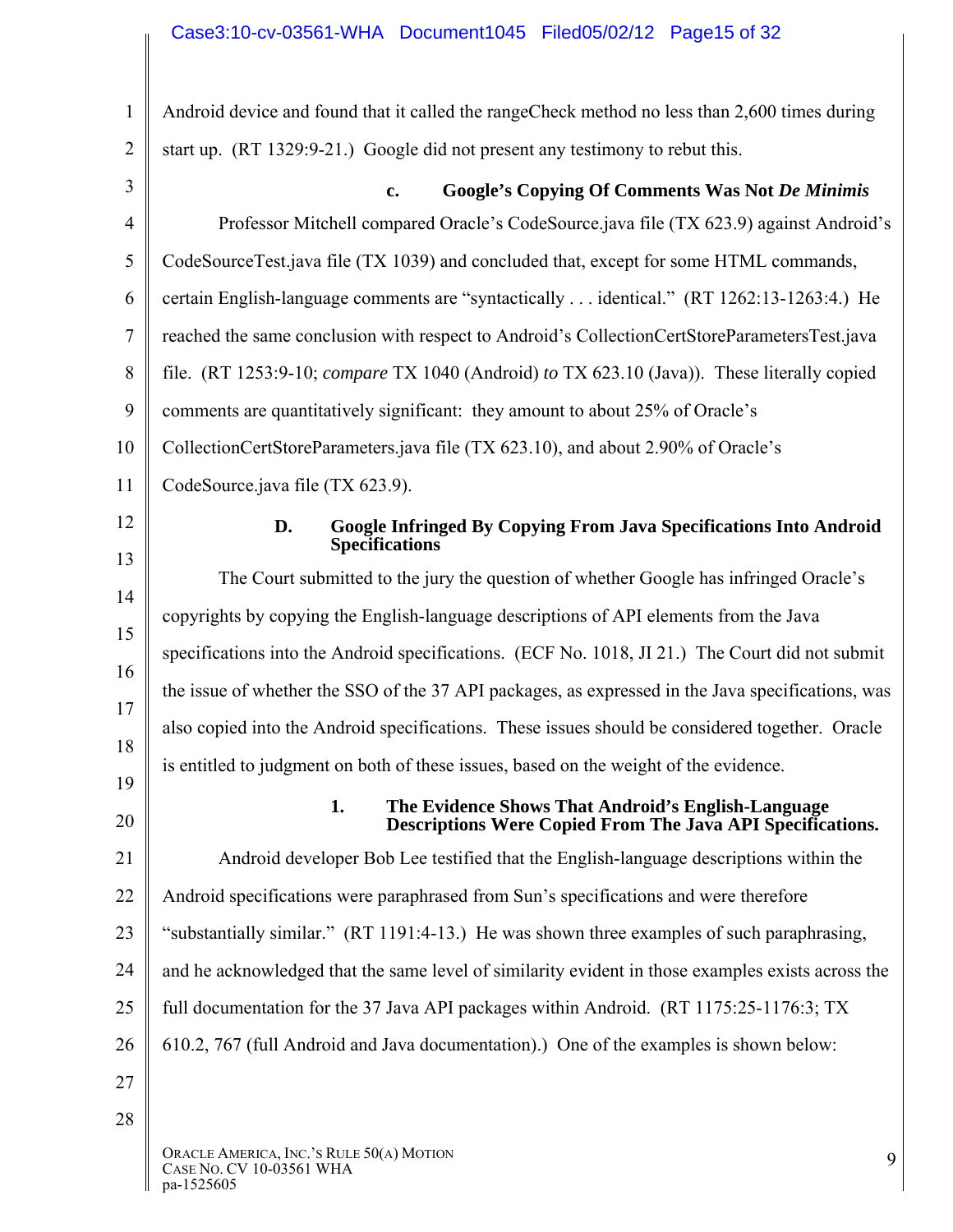| $\mathbf{1}$        | <b>J2SE 5.0</b>                                                                                                                                                    | Android                                                                                                                                   |
|---------------------|--------------------------------------------------------------------------------------------------------------------------------------------------------------------|-------------------------------------------------------------------------------------------------------------------------------------------|
| $\overline{2}$<br>3 | A pair of channels that implements a<br>unidirectional pipe.                                                                                                       | A pipe contains two channels, forming a<br>unidirectional pipe. One is the writable sink<br>channel, and the other is the readable source |
| $\overline{4}$      | A pipe consists of a pair of channels: A writable                                                                                                                  | channel. When bytes are written into the<br>writable channel they can be read from the                                                    |
| 5                   | sink channel and a readable source channel.<br>Once some bytes are written to the sink channel                                                                     | readable channel. Bytes are read in the order<br>in which they were written.                                                              |
| 6                   | they can be read from source channel in exactly<br>the order in which they were written.                                                                           |                                                                                                                                           |
| 7                   |                                                                                                                                                                    |                                                                                                                                           |
| 8                   | Mr. Lee expressed regret that such paraphrasing had occurred:                                                                                                      |                                                                                                                                           |
| 9                   | I actually wasn't even a big fan of including these. I would have preferred that we<br>just point people to Sun's site for this specific documentation because you |                                                                                                                                           |
| 10                  | shouldn't really be rewriting a contract. And in doing so they are going to be<br>substantially similar.                                                           |                                                                                                                                           |
| 11<br>12            | (RT 1175:25-1176:3.) Mr. Lee's admission that the English-language descriptions in the Android                                                                     |                                                                                                                                           |
| 13                  | specifications were paraphrased from the Java specifications is evidence of direct copying, which                                                                  |                                                                                                                                           |
| 14                  | entitles Oracle to judgment on this point.                                                                                                                         |                                                                                                                                           |
| 15                  | 2.<br><b>Specifications</b>                                                                                                                                        | <b>Evidence Also Shows That Google Copied The SSO Of The</b><br>Java API Packages From Java Specifications Into Android                   |
| 16<br>17            |                                                                                                                                                                    | While the Court only submitted the issue of English-language description copying to the                                                   |
| 18                  | jury, Google is also liable for copying the SSO of the Java API packages into the Android                                                                          |                                                                                                                                           |
| 19                  | documentation. The facts are uncontroverted and Oracle is entitled to judgment on this issue.                                                                      |                                                                                                                                           |
| 20                  |                                                                                                                                                                    | There is no question that Google copied the SSO of the 37 Java API packages into the                                                      |
| 21                  | Android documentation. As explained by Dr. Reinhold, the structure expressed in the API                                                                            |                                                                                                                                           |
| 22                  | documentation is the same as the structure within the compilable code because the code is run                                                                      |                                                                                                                                           |
| 23                  | through the Java Documentation Extractor (or "Javadoc") to pull out the structure and English                                                                      |                                                                                                                                           |
| 24                  | language comments to produce a webpage that reflects the same SSO of the API that is in the                                                                        |                                                                                                                                           |
| 25                  | code. (RT 606:14-608:3 (Reinhold); TX 1046 at p.19.) The Android documentation is created                                                                          |                                                                                                                                           |
| 26                  | the same way from the Android code. (RT 1169:8-15 (Lee agreeing that like Java documentation,                                                                      |                                                                                                                                           |
| 27                  | Android documentation was "created by a tool that actually reads portions of the source code and                                                                   |                                                                                                                                           |
| 28                  | then places it in a kind of template that's available on the web as a source of documentation.").)                                                                 |                                                                                                                                           |
|                     | ORACLE AMERICA, INC.'S RULE 50(A) MOTION<br>CASE NO. CV 10-03561 WHA<br>pa-1525605                                                                                 | 10                                                                                                                                        |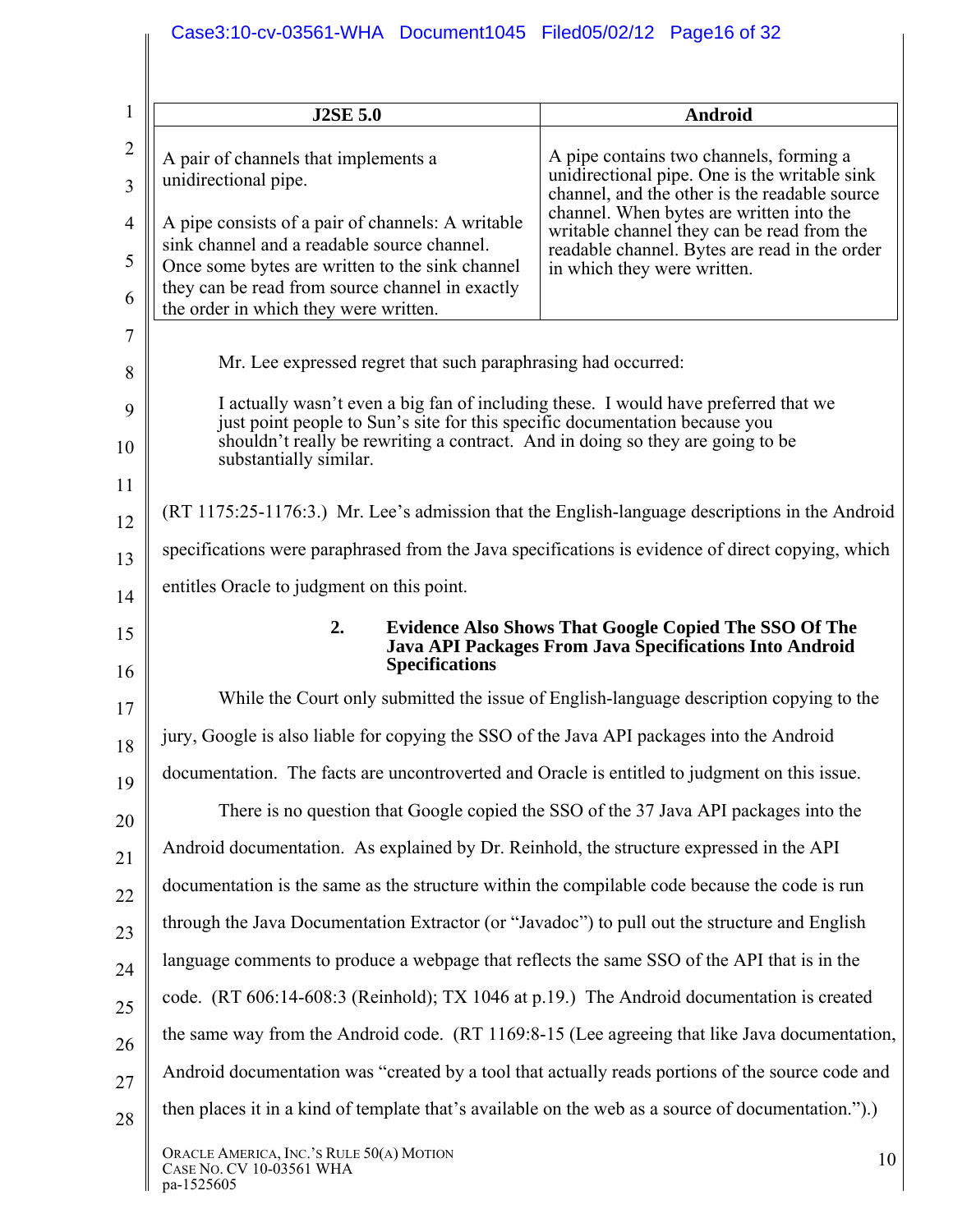# Case3:10-cv-03561-WHA Document1045 Filed05/02/12 Page17 of 32

| $\mathbf{1}$   | It is undisputed that the SSO of the 37 Java API packages is identical in both the Java and               |
|----------------|-----------------------------------------------------------------------------------------------------------|
| $\overline{2}$ | Android code and documentation. (ECF No. 984 at 10 (Google's JMOL motion: "As such, if                    |
| 3              | based on the same starting point – the names of the $37$ API packages at issue – the structure,           |
| $\overline{4}$ | sequence, and organization of the Android and Java documentation inevitably will be the same."))          |
| 5              | Regardless of whether the SSO is expressed in the compilable code or the API                              |
| 6              | documentation, it is protectable expression in both cases. See, e.g., Situation Mgmt. Sys., Inc. v.       |
| $\overline{7}$ | ASP Consulting Group, 560 F.3d 53, 61 (1st Cir. 2009) ("creative choices [in training manuals] in         |
| 8              | describing those processes and systems, including the works' overall arrangement and structure,           |
| 9              | are subject to copyright protection" even when describing uncopyrightable system); CDN Inc. v.            |
| 10             | Kapes, 197 F.3d 1256, 1262 (9th Cir. 1999) (prices in guide for collectible coins); Jacobsen v.           |
| 11             | Katzer, 2009 U.S. Dist. LEXIS 115204, at *9-10 (N.D. Cal. Dec. 10, 2009) (text files reflecting           |
| 12             | decoder information from model railroad manufacturers).                                                   |
| 13             | As currently presented to the jury, it is possible Google will be found liable for copying                |
| 14             | the SSO into the Android code, but not liable for copying the very same SSO into Android                  |
| 15             | specifications. That makes no sense. Oracle is entitled to judgment on both forms of copying.             |
| 16             | E.<br><b>Google's Copying Is Not Fair Use</b>                                                             |
| 17             | As the Court instructed the jury, Google had the burden to prove its fair use defense based               |
| 18             | on the four factors identified in 17 U.S.C. § 107(1). (ECF No. 1018, JI 26.) As demonstrated              |
| 19             | below, consideration of those factors weighs overwhelmingly against a finding of fair use.                |
| 20             | Because no reasonable juror could find based on the trial evidence that Google has met its burden,        |
| 21             | Oracle is entitled to judgment as a matter of law on Google's fair use defense.                           |
| 22             | 1.<br>Google's Use Of The Copyrighted Work Is Purely Commercial<br>And Not "Transformative"               |
| 23             | The first fair use factor—"the purpose and character of the use, including whether such                   |
|                |                                                                                                           |
| 24             | use is of a commercial nature or is for nonprofit educational purposes" $(17 \text{ U.S.C.} \$ 107(1))$ — |
| 25             | weighs entirely against a finding of fair use. Google exploits Oracle's copyrighted work for              |
| 26             | significant commercial gain, and its use of the work is not "transformative."                             |
| 27<br>28       |                                                                                                           |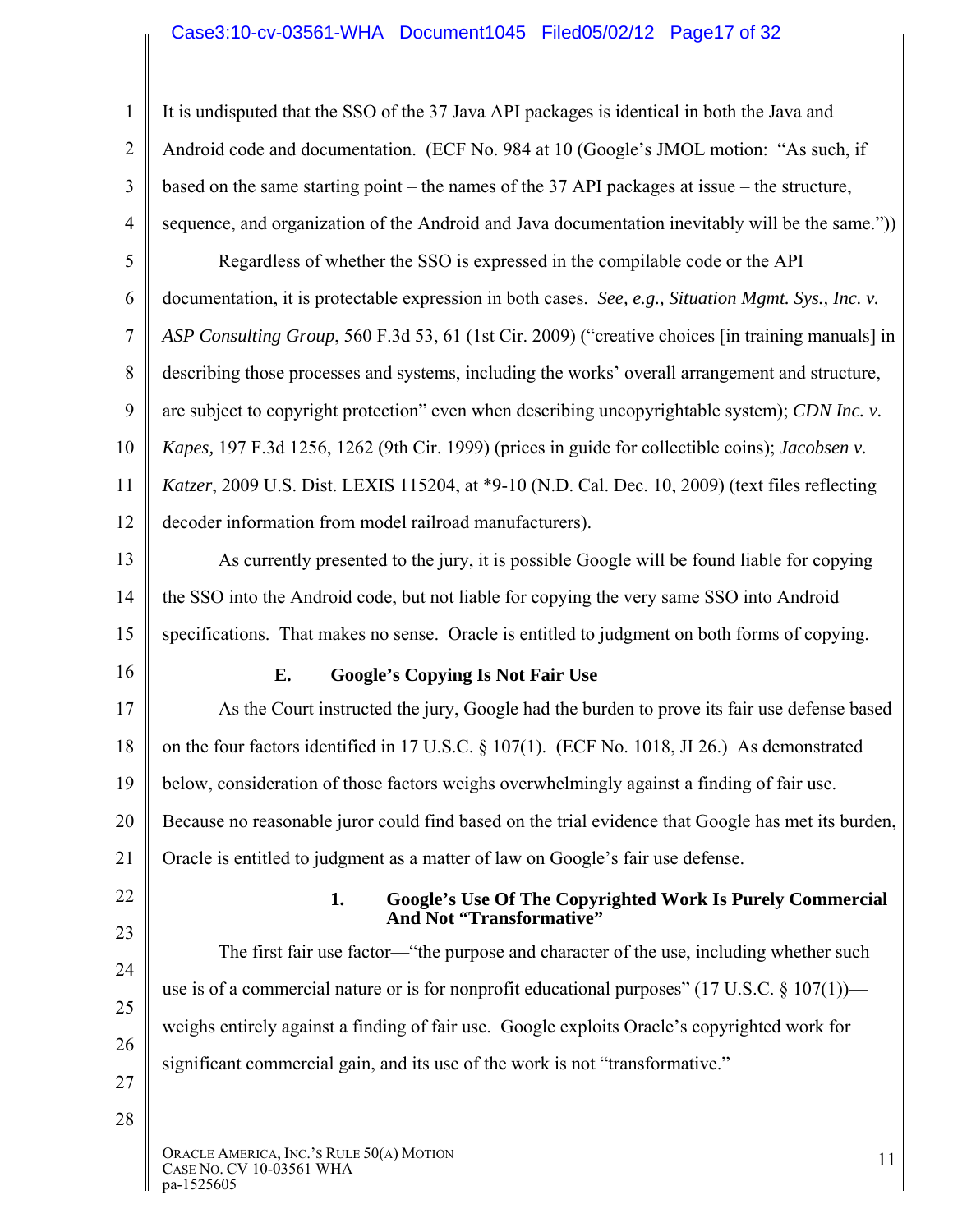|                | Case3:10-cv-03561-WHA Document1045 Filed05/02/12 Page18 of 32                                                                                                             |  |  |  |  |  |  |
|----------------|---------------------------------------------------------------------------------------------------------------------------------------------------------------------------|--|--|--|--|--|--|
|                |                                                                                                                                                                           |  |  |  |  |  |  |
| $\mathbf{1}$   | <b>Google's Use Is Purely Commercial</b><br>a.                                                                                                                            |  |  |  |  |  |  |
| $\overline{2}$ | "Although not controlling, the fact that a new use is commercial as opposed to non-profit                                                                                 |  |  |  |  |  |  |
| 3              | weighs against a finding of fair use." Elvis Presley Enters. Inc. v. Passport Video, 349 F.3d 622,                                                                        |  |  |  |  |  |  |
| $\overline{4}$ | 627 (2003). As explained by the Supreme Court:                                                                                                                            |  |  |  |  |  |  |
| 5              | "[Every] commercial use of copyrighted material is presumptively an unfair                                                                                                |  |  |  |  |  |  |
| 6              | exploitation of the monopoly privilege that belongs to the owner of the copyright."<br>Sony Corp. of America v. Universal City Studios, Inc., 464 U.S. [417, 451 (1984)]. |  |  |  |  |  |  |
| 7              | The crux of the profit/nonprofit distinction is not whether the sole motive of the<br>use is monetary gain but whether the user stands to profit from exploitation of the |  |  |  |  |  |  |
| 8              | copyrighted material without paying the customary price.                                                                                                                  |  |  |  |  |  |  |
| 9              | Harper & Row Publishers, Inc. v. Nation Enters., 471 U.S. 539, 562 (1985) (citations omitted);                                                                            |  |  |  |  |  |  |
| 10             | see also Passport Video, 349 F.3d at 627 ("The degree to which the new use exploits the                                                                                   |  |  |  |  |  |  |
| 11             | copyright for commercial gain—as opposed to incidental use as part of a commercial enterprise—                                                                            |  |  |  |  |  |  |
| 12             | affects the weight we afford commercial nature as a factor").                                                                                                             |  |  |  |  |  |  |
| 13             | In <i>Harper &amp; Row</i> , the Court found that the first factor weighed against a news magazine's                                                                      |  |  |  |  |  |  |
| 14             | use of quotes from Gerald Ford's unpublished presidential memoir because of the magazine's                                                                                |  |  |  |  |  |  |
| 15             | "stated purpose of scooping the forthcoming hard cover and Time abstracts" and despite its "not                                                                           |  |  |  |  |  |  |
| 16             | purely commercial" purpose of "news reporting." 471 U.S. at 562. Similarly, in Passport Video,                                                                            |  |  |  |  |  |  |
| 17             | the Ninth Circuit upheld the district court's finding that the first factor weighed against fair use                                                                      |  |  |  |  |  |  |
| 18             | for television performance excerpts in a broadcast Elvis Presley biography, despite                                                                                       |  |  |  |  |  |  |
| 19             | acknowledging that "[i]t would be impossible to produce a biography of Elvis without showing                                                                              |  |  |  |  |  |  |
| 20             | some of his most famous television appearances for references purposes." 349 F.3d at 629.                                                                                 |  |  |  |  |  |  |
| 21             | Here, unlike in <i>Harper &amp; Row</i> or <i>Passport Video</i> , it is undisputed that Google's use of the                                                              |  |  |  |  |  |  |
| 22             | Java APIs is purely for commercial purposes. Google has "profit [ed] from exploitation of the                                                                             |  |  |  |  |  |  |
| 23             | copyrighted material without paying the customary price" ( <i>Harper &amp; Row.</i> , 471 U.S. at 562) and                                                                |  |  |  |  |  |  |
| 24             | "exploit[ed] the copyright for commercial gain" (Passport Video, 349 F.3d at 627).                                                                                        |  |  |  |  |  |  |
| 25             | Google's distribution of the Android platform is to increase use of Google services, which                                                                                |  |  |  |  |  |  |
| 26             | generate advertising revenue for Google. (RT 1458:12-16 (Schmidt). Google copied the 37 Java                                                                              |  |  |  |  |  |  |
| 27             | API packages in order to capture a large developer community and penetrate the market more                                                                                |  |  |  |  |  |  |
| 28             | quickly. (See RT 1783:15-22 (Bornstein) ("The goal of the project was to provide something that                                                                           |  |  |  |  |  |  |
|                | ORACLE AMERICA, INC.'S RULE 50(A) MOTION<br>12<br>CASE NO. CV 10-03561 WHA<br>pa-1525605                                                                                  |  |  |  |  |  |  |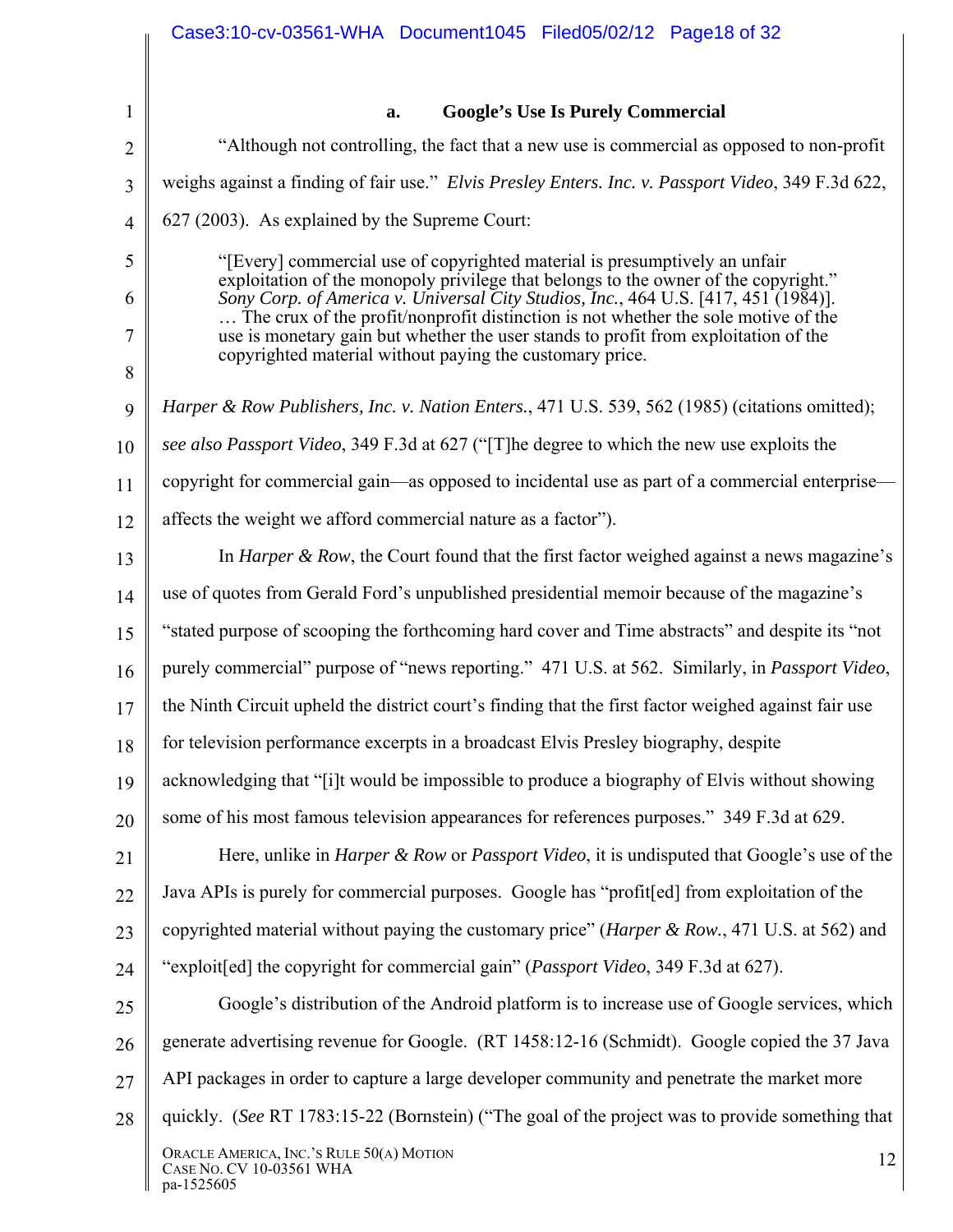# Case3:10-cv-03561-WHA Document1045 Filed05/02/12 Page19 of 32

| $\mathbf{1}$   | was familiar to developers"). Indeed, the evidence showed that Android was hugely profitable.                                                                     |  |  |  |
|----------------|-------------------------------------------------------------------------------------------------------------------------------------------------------------------|--|--|--|
| $\overline{2}$ | (RT 1458:12-16; 1456:15-19 (Schmidt); 2225:18-2226:24 (Agrawal).) One Google internal                                                                             |  |  |  |
| 3              | document described how Android and Chrome were "critical" platforms for five different Google                                                                     |  |  |  |
| $\overline{4}$ | business units, each one identified as a \$10 billion opportunity for Google. (TX 431 at 3.) This                                                                 |  |  |  |
| 5              | evidence of Google's purely commercial use of the Java APIs weighs heavily against fair use.                                                                      |  |  |  |
| 6              | <b>Google's Use Was Not Transformative</b><br>$b$ .                                                                                                               |  |  |  |
| 7              | Google argues that even though its use of the Java APIs was purely commercial and                                                                                 |  |  |  |
| 8              | highly exploitative, its use was "transformative." This argument fails as a matter of law because                                                                 |  |  |  |
| 9              | Google has presented no evidence to support a conclusion that its use of Java APIs is                                                                             |  |  |  |
| 10             | "transformative" within the meaning of controlling case law.                                                                                                      |  |  |  |
| 11             | The leading case on "transformative" use is <i>Campbell v. Acuff-Rose Music, Inc.</i> , 510 U.S.                                                                  |  |  |  |
| 12             | 569 (1994). Campbell, which involved a claim of fair use in a song parody, held that "parody,                                                                     |  |  |  |
| 13             | like other comment or criticism, may claim fair use under § 107." 510 U.S. at 579. Ninth Circuit                                                                  |  |  |  |
| 14             | cases following <i>Campbell</i> have emphasized that "transformative" is intended to refer to a work-                                                             |  |  |  |
| 15             | like a criticism or a parody—that has a purpose entirely different from the original and is not                                                                   |  |  |  |
| 16             | intended to apply to a competing work with a parallel object or purpose. For example, in Kelly v.                                                                 |  |  |  |
| 17             | Arriba Soft Corp., 336 F.3d 811 (9th Cir. 2003), in holding that a search engine operator's use of                                                                |  |  |  |
| 18             | "thumbnail" pictures of copyrighted images was "transformative" fair use, the court explained                                                                     |  |  |  |
| 19             | that,                                                                                                                                                             |  |  |  |
| 20             | [T] he thumbnails were much smaller, lower-resolution images that served an                                                                                       |  |  |  |
| 21             | <i>entirely different function</i> than Kelly's original images. Kelly's images are<br>artistic works intended to inform and to engage the viewer in an aesthetic |  |  |  |
| 22             | experience Arriba's use of Kelly's images in the thumbnails is <i>unrelated to</i><br>any aesthetic purpose.                                                      |  |  |  |
| 23             | 336 F.3d at 818 (emphasis added).                                                                                                                                 |  |  |  |
| 24             | Similarly, in <i>Perfect 10, Inc. v. Amazon.com, Inc.</i> , 487 F.3d 701 (9th Cir. 2007), which                                                                   |  |  |  |
| 25             | followed <i>Kelly</i> and held that Google's search engine "thumbnail" photographs were                                                                           |  |  |  |
| 26             | "transformative" uses of the plaintiff's photographs and hence fair use, the Ninth Circuit                                                                        |  |  |  |
| 27             | emphasized that the search engine used the photographs for an entirely different function:                                                                        |  |  |  |
| 28             |                                                                                                                                                                   |  |  |  |
|                | ORACLE AMERICA, INC.'S RULE 50(A) MOTION<br>13<br>CASE NO. CV 10-03561 WHA<br>pa-1525605                                                                          |  |  |  |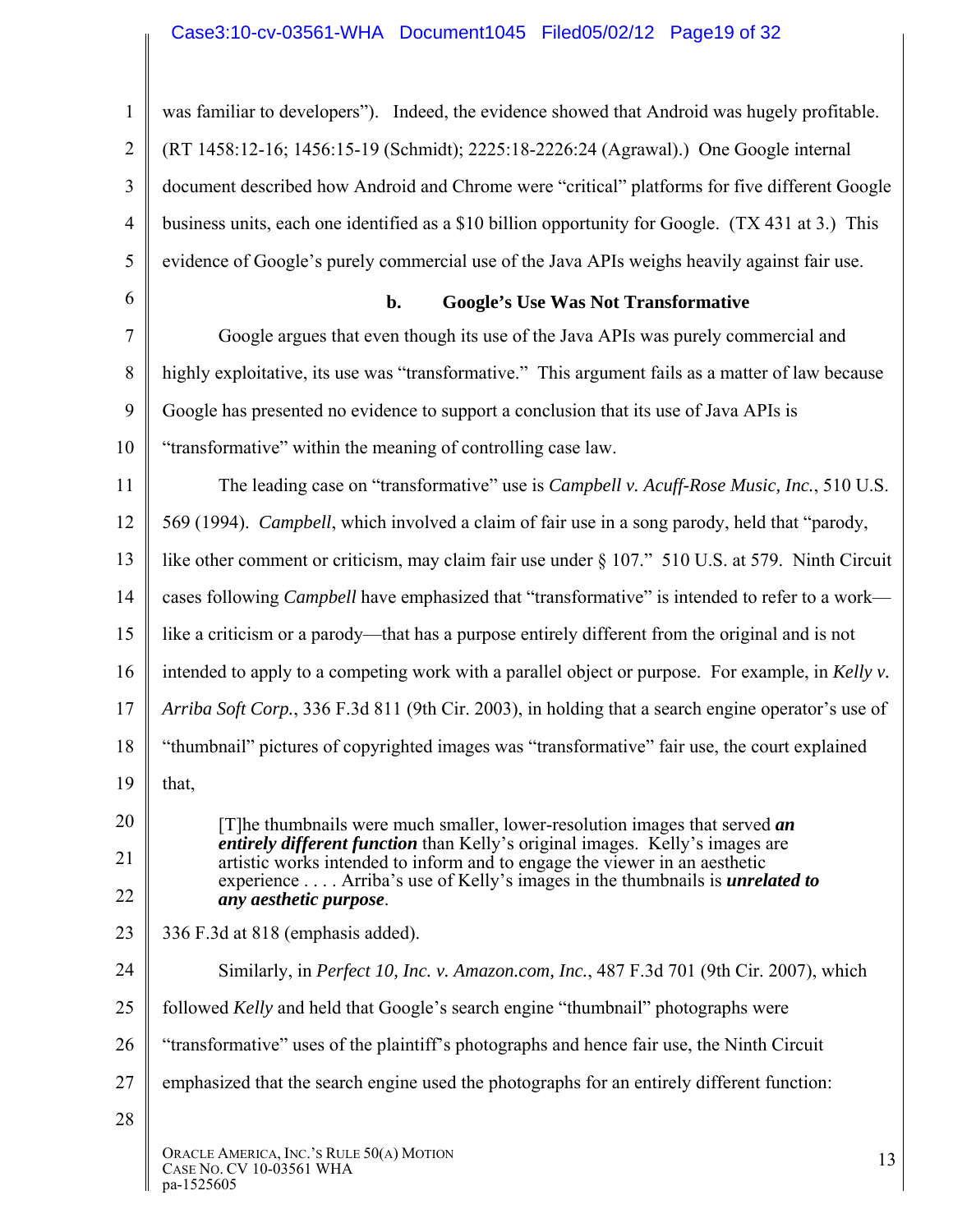#### Case3:10-cv-03561-WHA Document1045 Filed05/02/12 Page20 of 32

Although an image may have been created originally to serve an entertainment, aesthetic, or informative function, a search engine transforms the image into a pointer directing a user to a source of information . . . . [A] search engine provides social benefit by incorporating an original work into a new work, namely, an electronic reference tool . . . . In other words, a search engine puts images in a different context so that they are transformed into a new creation.

487 F.3d at 721 (emphasis added) (internal citations and quotations omitted).

In *Leadsinger, Inc. v. BMG Music Publ'g*, the Ninth Circuit started its analysis by considering whether the allegedly transformative use of copying song lyrics for karaoke fell within the statutory examples. 512 F.3d 522, 530 (9th Cir. 2008). The Court concluded it did not, and emphasized that "Leadsinger's basic purpose remains a commercial one ― to sell its karaoke device for a profit. And commercial use of copyrighted material is 'presumptively an unfair exploitation of the monopoly privilege that belongs to the owner of the copyright.'" *Id.* at 530 (citation omitted).

12 13

1

2

3

4

5

6

7

8

9

10

11

14 15 16 17 18 19 20 21 Here, unlike the parody in *Campbell*, Google's use of the copied materials in Android is nothing like "the examples given in the preamble to § 107." *See* 17 U.S.C. § 107. Nor is its use for "an entirely different function" (*Kelly*, 336 F.3d at 818) or "in a new context to serve a different purpose" (*Perfect 10*, 487 F.3d at 722). It is for the same intrinsic purpose—supplying core library APIs in a software platform—as used in the Java platform, but in a competing product. Google simply copied the SSO of the 37 Java API packages over into Android, to serve the same purpose that it does in Java. (RT 2184:22-2185:9 (Astrachan) ("that structure of the names of the classes, packages, and methods needs to be the same so that the code will work on both platforms").) There is nothing "transformative" about that use.

22 23 24 25 26 Nor can the fact that Android is a smart phone platform render Google's use "transformative." There is nothing new or "transformative" in the fact that Android is a smartphone platform: the uncontroverted evidence at trial established that Java technology is used in the RIM Blackberry smartphones, and was used in the Danger Sidekick/Hiptop smartphones and Nokia's Series 60 phones. (RT 959:20-23 (Swetland); 1585:21-23 (Rubin); 300:18-19 (Ellison); 383:6-9 (Kurian); 1102:3-10 (Cizek); 1922:22-25 (Gering).)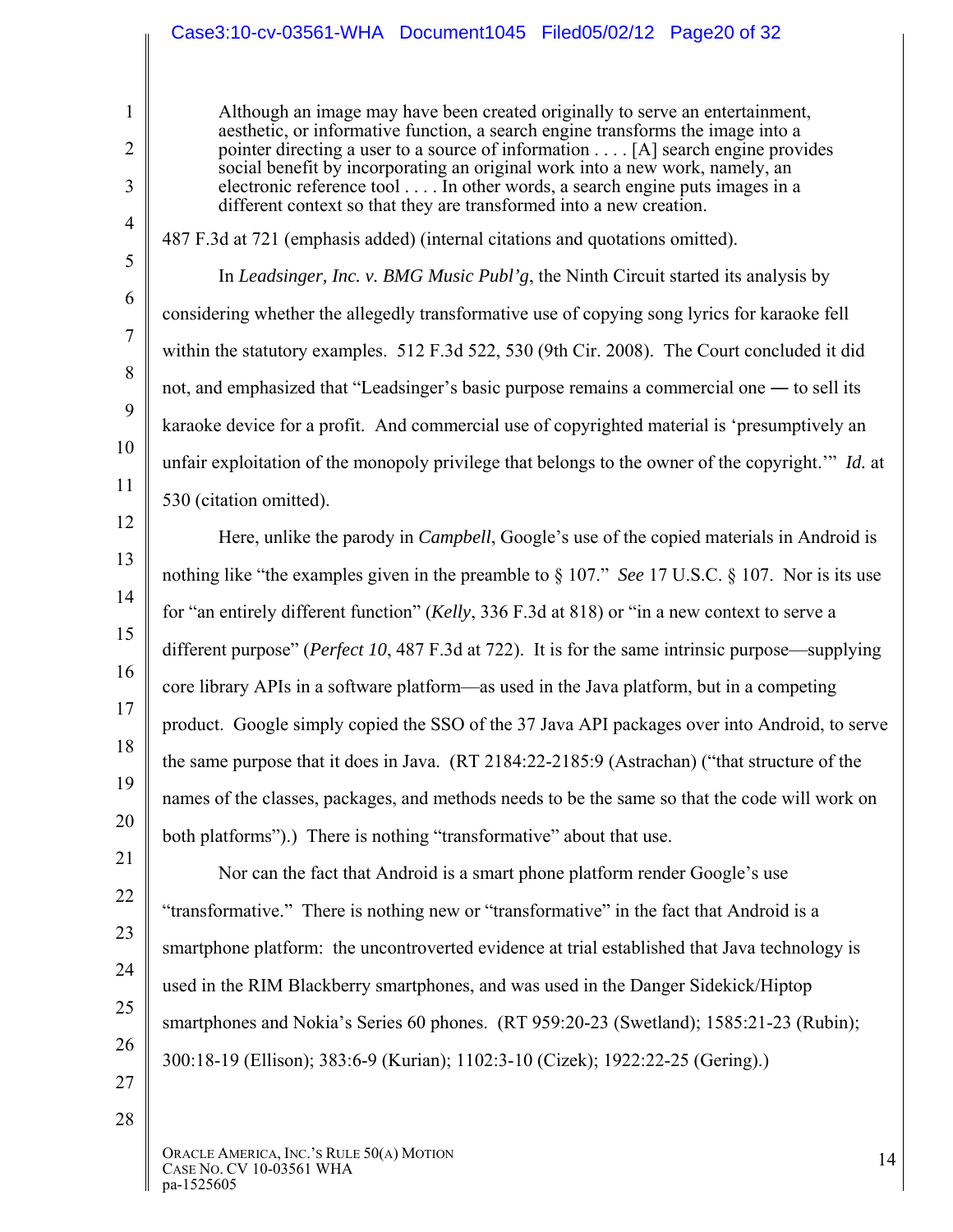## Case3:10-cv-03561-WHA Document1045 Filed05/02/12 Page21 of 32

| $\mathbf{1}$   | If Google's argument were accepted, the idea of "transformation" would swallow up                                                                                                                                                                  |  |  |  |  |
|----------------|----------------------------------------------------------------------------------------------------------------------------------------------------------------------------------------------------------------------------------------------------|--|--|--|--|
| $\overline{2}$ | copyright protection: anyone claiming to have a better business model for distributing the                                                                                                                                                         |  |  |  |  |
|                | copyrighted work would be able to copy it, sell it, and claim "fair use." Movie makers would be                                                                                                                                                    |  |  |  |  |
|                | hard-pressed to enforce their copyrights against infringing distributors where there were no                                                                                                                                                       |  |  |  |  |
|                | previous distributors; book publishers could not enforce against e-Book publishers if they were                                                                                                                                                    |  |  |  |  |
|                | not already distributing e-Books; musicians could not enforce against FM or satellite radio                                                                                                                                                        |  |  |  |  |
|                | stations if their songs were broadcast only on AM stations. This is not the law. As the Ninth                                                                                                                                                      |  |  |  |  |
|                | Circuit noted in Perfect 10:                                                                                                                                                                                                                       |  |  |  |  |
|                | [D] uplicating a church's religious book for use by a different church was not<br>transformative. See Worldwide Church of God v. Phila. Church of God, Inc., 227                                                                                   |  |  |  |  |
|                | F.3d 1110, 1117 (9th Cir. 2000). Nor was a broadcaster's simple retransmission of<br>a radio broadcast over telephone lines transformative, where the original radio<br>shows were given no "new expression, meaning, or message." Infinity Broad. |  |  |  |  |
|                | Corp. v. Kirkwood, 150 F.3d 104, 108 (2d Cir.1998).                                                                                                                                                                                                |  |  |  |  |
|                | 487 F.3d at 722.                                                                                                                                                                                                                                   |  |  |  |  |
|                | Here, Google took the SSO of 37 Java API packages that are implemented by Oracle, or                                                                                                                                                               |  |  |  |  |
|                | by others under license, from the Java documentation and computer software and copied it into                                                                                                                                                      |  |  |  |  |
|                | the Android documentation and computer software. This is not "an entirely different function"                                                                                                                                                      |  |  |  |  |
|                | (Kelly, 336 F.3d at 818); it is the same function and "the same intrinsic purpose" (Worldwide                                                                                                                                                      |  |  |  |  |
|                | <i>Church of God</i> , 227 F.3d at 1117). Google's parallel use of the Java APIs is thus not                                                                                                                                                       |  |  |  |  |
|                | "transformative" as a matter of law.                                                                                                                                                                                                               |  |  |  |  |
|                | 2.<br>The Copyrighted Work Is Creative In Nature                                                                                                                                                                                                   |  |  |  |  |
|                | The second factor—"the nature of the copyrighted work"—favors creative expression.                                                                                                                                                                 |  |  |  |  |
|                | Though computer programs are generally "utilitarian" and "functional," "[t] o the extent that there                                                                                                                                                |  |  |  |  |
|                | are many possible ways of accomplishing a given task or fulfilling a particular market demand,                                                                                                                                                     |  |  |  |  |
|                | the programmer's choice of program structure and design may be highly creative and                                                                                                                                                                 |  |  |  |  |
|                | idiosyncratic." Sega, 977 F.2d at 1524.                                                                                                                                                                                                            |  |  |  |  |
|                | Witness after witness testified to the highly creative nature of API design. Larry Ellison                                                                                                                                                         |  |  |  |  |
|                | testified that API design is "arguably, its one of the most difficult things we do at Oracle done                                                                                                                                                  |  |  |  |  |
|                | by our most senior experienced and talented software engineers." (RT 289:25-291:16.)                                                                                                                                                               |  |  |  |  |
|                | ORACLE AMERICA, INC.'S RULE 50(A) MOTION<br>15<br>CASE NO. CV 10-03561 WHA<br>pa-1525605                                                                                                                                                           |  |  |  |  |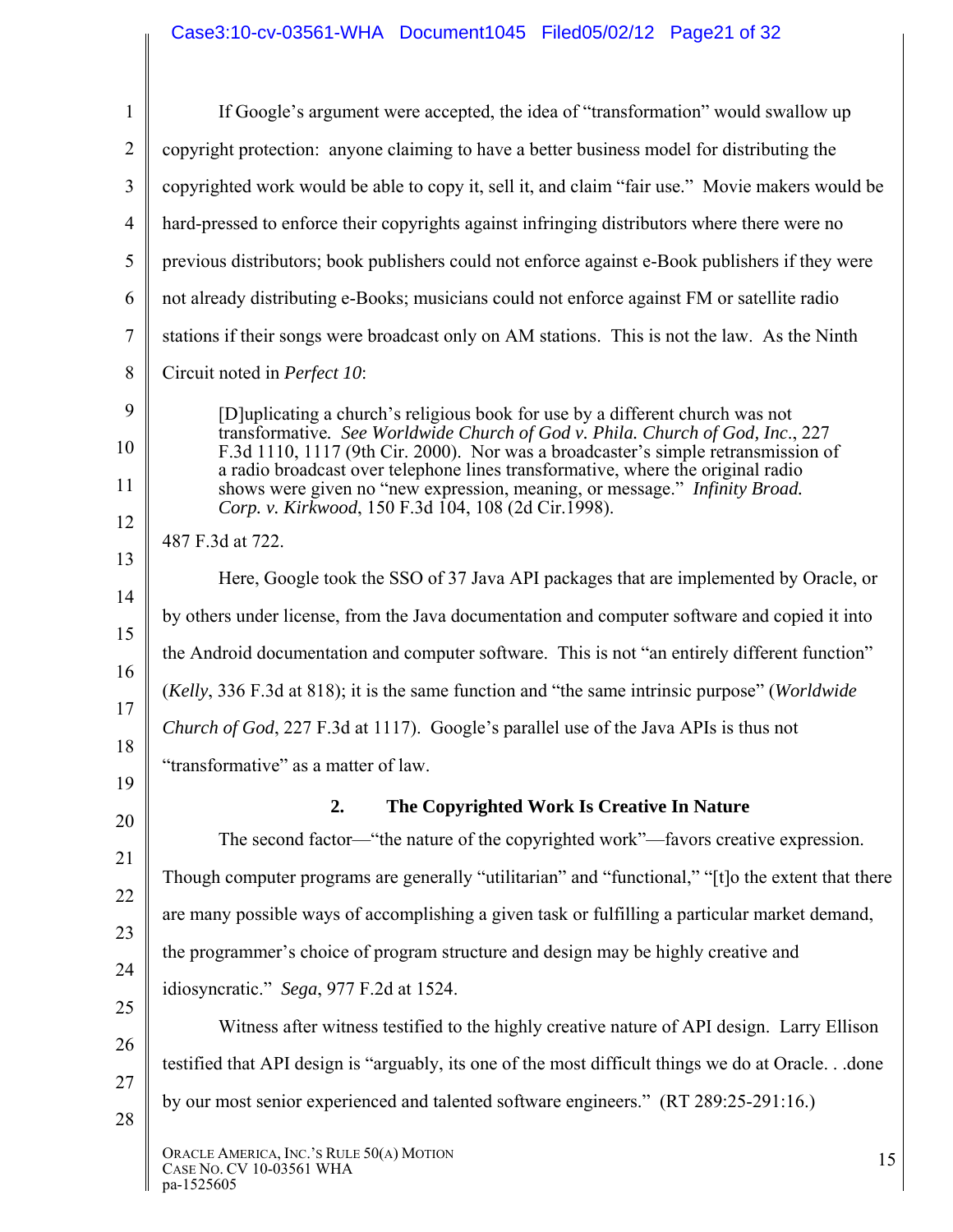## Case3:10-cv-03561-WHA Document1045 Filed05/02/12 Page22 of 32

| $\mathbf{1}$   | Numerous other witnesses confirmed that API design is very complex, requiring significant                                                                                           |  |  |  |  |
|----------------|-------------------------------------------------------------------------------------------------------------------------------------------------------------------------------------|--|--|--|--|
| $\overline{2}$ | design choices and creativity. (RT 513:12-18 ("[designing API's] is a very creative process");                                                                                      |  |  |  |  |
| 3              | 513:21-514:12; 515:14-23 (Screven); 627:21-628:1 (Reinhold); 741:9-742:3; 747:5-9; 748:7-13;                                                                                        |  |  |  |  |
| 4              | 752:5-14; 831:17-832:4 (Bloch); 1220:6-12; 1238:11-1239:12; 1240:17-20 (Mitchell); 1775:3-16                                                                                        |  |  |  |  |
| 5              | (Bornstein); 2209:7-8 (Astrachan) ("Q: Is it difficult to write good APIs? A: Yes.")).                                                                                              |  |  |  |  |
| 6              | Google's chief Java architect, Joshua Bloch, testified that:                                                                                                                        |  |  |  |  |
| 7<br>8         | API design is really a creative process. There are many, many kinds of decisions<br>that go into API design. Often, the people who do API design are called software<br>architects. |  |  |  |  |
| 9              | (RT. 1238:13-15; see also TX 624 at 2, 20-21, 47 (Bloch presentation entitled "How to Design a                                                                                      |  |  |  |  |
| 10             | Good API and Why it Matters.").)                                                                                                                                                    |  |  |  |  |
| 11             | <b>Google Uses Valuable, Core Portions Of Copyrighted Work</b><br>3.                                                                                                                |  |  |  |  |
| 12             | The third statutory factor is "the amount and substantiality of the portion used in relation                                                                                        |  |  |  |  |
| 13             | to the copyrighted work as a whole." 17 U.S.C. $\S 107(3)$ . "This factor evaluates both the quantity                                                                               |  |  |  |  |
| 14             | of the work taken and the quality and importance of the portion taken." <i>Passport Video</i> , 349 F.3d                                                                            |  |  |  |  |
| 15             | at 630.                                                                                                                                                                             |  |  |  |  |
| 16             | In <i>Harper &amp; Row</i> , the Supreme Court overruled the Court of Appeals and found that the                                                                                    |  |  |  |  |
| 17             | use of 300 words out of 200,000 from Gerald Ford's unpublished presidential memoir was not                                                                                          |  |  |  |  |
| 18             | fair use, emphasizing that "[t] he portions actually quoted were selected as among the most                                                                                         |  |  |  |  |
| 19             | powerful passages in those chapters." 471 U.S. at 565-66. The Court also cited favorably Roy                                                                                        |  |  |  |  |
| 20             | Export Co. Establishment v. Columbia Broad. Sys., Inc., 503 F. Supp. 1137, 1145 (S.D.N.Y.                                                                                           |  |  |  |  |
| 21             | 1980), which held that a jury could reasonably have held that the defendant's use of short excepts                                                                                  |  |  |  |  |
| 22             | from Charlie Chaplin films chosen for a broadcast program about Chaplin because they were                                                                                           |  |  |  |  |
| 23             | among the best moments, was both "quantitatively substantial" and "qualitatively great" (503)                                                                                       |  |  |  |  |
| 24             | F.Supp. at 1145). <i>Harper &amp; Row</i> , 471 U.S. at 565 ("taking of 55 seconds out of 1 hour and 29-                                                                            |  |  |  |  |
| 25             | minute film deemed qualitatively substantial").                                                                                                                                     |  |  |  |  |
| 26             | The Court has ruled that for purposes of fair use analysis, "the 'work as a whole' means                                                                                            |  |  |  |  |
| 27             | the contents (including name, declarations and English-language comments) of the documentation                                                                                      |  |  |  |  |
| 28             | for all of the 166 API packages (not just the 37) in the registered work." (ECF No. 1018, JI 29.)                                                                                   |  |  |  |  |
|                | ORACLE AMERICA, INC.'S RULE 50(A) MOTION<br>16<br>CASE NO. CV 10-03561 WHA<br>pa-1525605                                                                                            |  |  |  |  |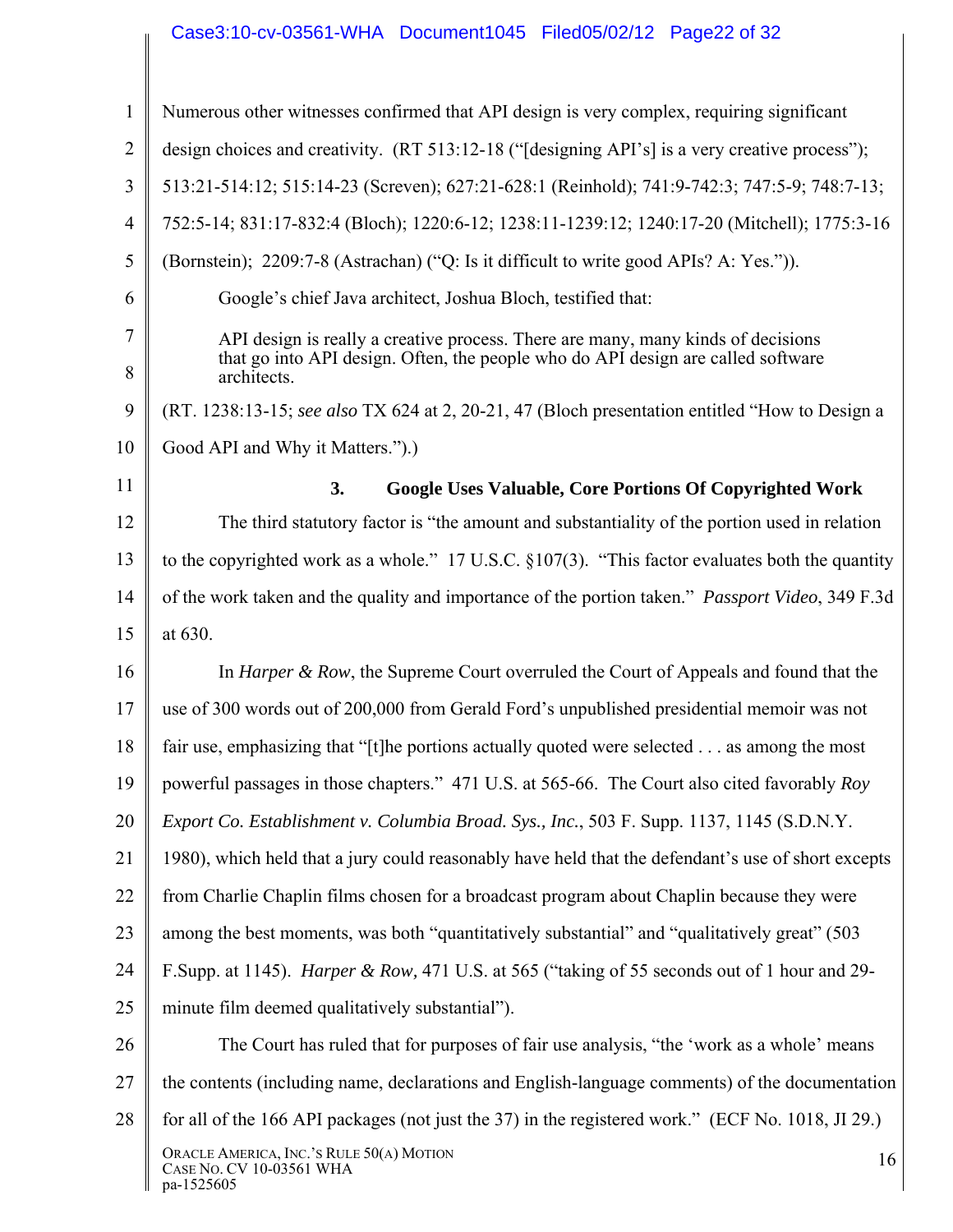# Case3:10-cv-03561-WHA Document1045 Filed05/02/12 Page23 of 32

| $\mathbf{1}$   | Thirty-seven out of 166 packages—more than 22%—is a sizeable percentage of the work as a                                                                               |  |  |  |  |  |
|----------------|------------------------------------------------------------------------------------------------------------------------------------------------------------------------|--|--|--|--|--|
| $\overline{2}$ | whole and significant quantitatively. This 22% represents an extraordinary amount of work. (See                                                                        |  |  |  |  |  |
| 3              | RT 617:2-15 (Reinhold) (testifying that the specifications for the 37 API packages amount to                                                                           |  |  |  |  |  |
| $\overline{4}$ | about 11,000 pages when printed out), 1248:11-1249:7, 2279:16-2280:6 (Mitchell) (testifying that                                                                       |  |  |  |  |  |
| 5              | the 37 API packages included "around 400 classes" and about "5,000 methods").)                                                                                         |  |  |  |  |  |
| 6              | Google also cannot dispute that the APIs it took were qualitatively significant. Mr.                                                                                   |  |  |  |  |  |
| $\overline{7}$ | Bornstein testified that these 37 API packages in particular were the most suited for smartphones                                                                      |  |  |  |  |  |
| 8              | and the ones that Google believed developers would use and expect. (RT 1782:6-9, 1783:23-                                                                              |  |  |  |  |  |
| 9              | 1784:1 (Bornstein); 981:22-982:21 (Lee); 1331:10-15 (Mitchell).) For these reasons, the third                                                                          |  |  |  |  |  |
| 10             | statutory factor cuts strongly against fair use.                                                                                                                       |  |  |  |  |  |
| 11             | <b>Google's Use Harms The Potential Market For And Value Of</b><br>4.<br><b>The Copyrighted Work</b>                                                                   |  |  |  |  |  |
| 12             | The final fair use factor—"the effect of the use upon the potential market for or value of                                                                             |  |  |  |  |  |
| 13             | the copyrighted work" (17 U.S.C. $\S$ 107(4))—" is undoubtedly the single most important element                                                                       |  |  |  |  |  |
| 14<br>15       | of fair use." Harper & Row, 471 U.S. at 566. "'Fair use, when properly applied, is limited to                                                                          |  |  |  |  |  |
| 16             | copying by others which does not materially impair the marketability of the work which is                                                                              |  |  |  |  |  |
| 17             | copied." <i>Id.</i> at 566-67, quoting 1 Nimmer § 1.10[D], at 1-87. In assessing the fourth factor, it is                                                              |  |  |  |  |  |
| 18             | necessary to "consider not only the extent of market harm caused by the particular actions of the                                                                      |  |  |  |  |  |
| 19             | alleged infringer, but also 'whether unrestricted and widespread conduct of the sort engaged in by                                                                     |  |  |  |  |  |
| 20             | the defendant would result in a substantially adverse impact on the potential market' for the                                                                          |  |  |  |  |  |
|                | original." Campbell, 510 U.S. at 590.                                                                                                                                  |  |  |  |  |  |
| 21             | The first and fourth factors are powerfully connected because, as the Supreme Court has                                                                                |  |  |  |  |  |
| 22<br>23       | held, the proof required to demonstrate present or future market harm (the fourth factor) varies                                                                       |  |  |  |  |  |
| 24             | with the purpose and character of the use (the first factor):                                                                                                          |  |  |  |  |  |
| 25             | A challenge to a noncommercial use of a copyrighted work requires proof either                                                                                         |  |  |  |  |  |
| 26             | that the particular use is harmful, or that if it should become widespread, it would<br>adversely affect the potential market for the copyrighted work If the intended |  |  |  |  |  |
| 27             | use is for commercial gain, that likelihood [of market harm] may be presumed.<br>But if it is for a noncommercial purpose, the likelihood must be demonstrated.        |  |  |  |  |  |
| 28             |                                                                                                                                                                        |  |  |  |  |  |
|                | ORACLE AMERICA, INC.'S RULE 50(A) MOTION<br>17<br>CASE NO. CV 10-03561 WHA<br>pa-1525605                                                                               |  |  |  |  |  |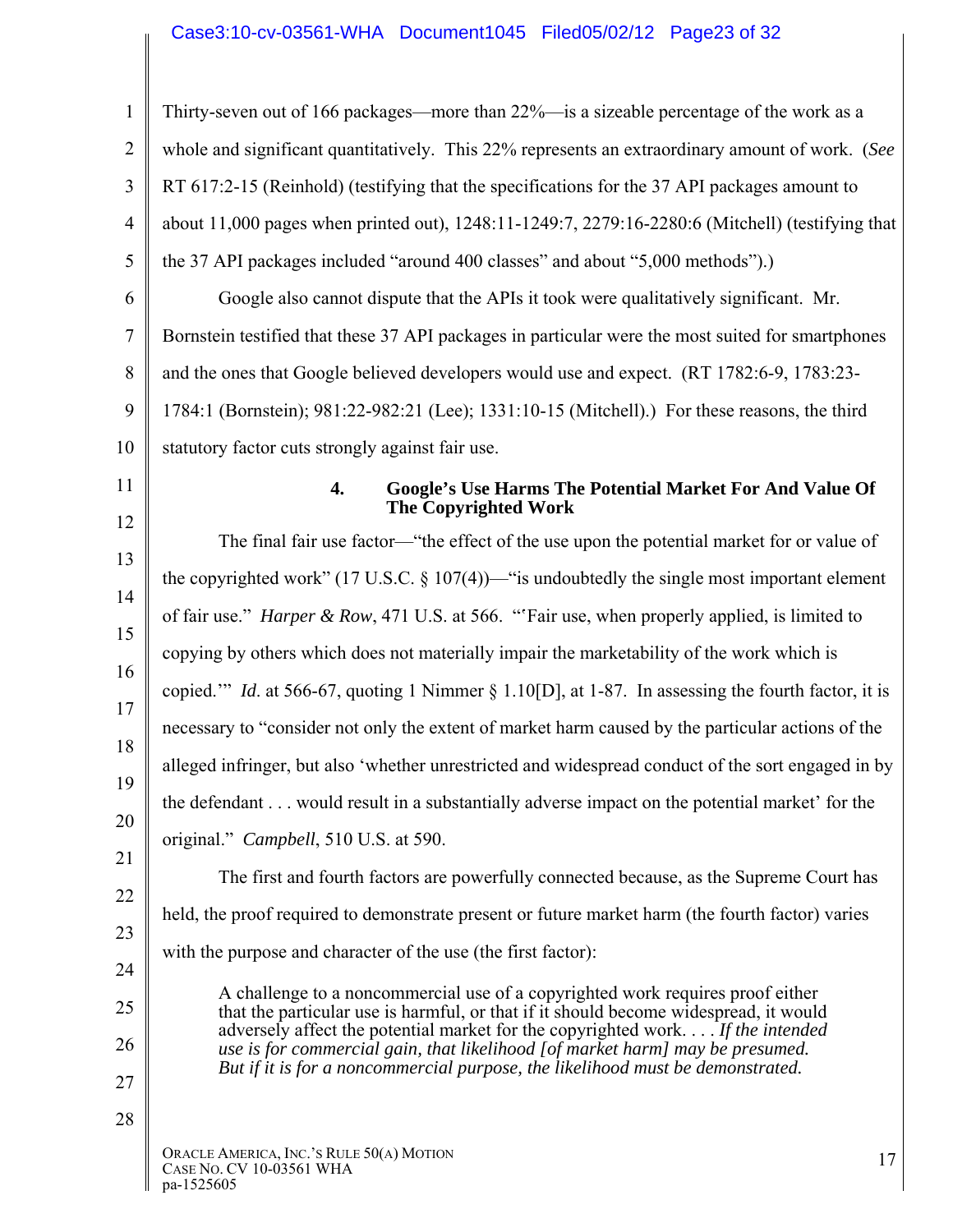1 2 3 4 5 *Sony Corp. v. Universal City Studios, Inc*., 464 U.S. 417, 451 (1984) (cited in *A&M Records, Inc. v. Napster, Inc.,* 239 F.3d 1004, 1016 (9th Cir. 2001). *See also Leadsinger,* at 532 ("we have not hesitated to apply this presumption"); *Passport Video*, 349 F.3d at 631. As noted above in discussing the first factor, it is uncontested that Google's use of the Java APIs is purely commercial in nature and has greatly enhanced Google's very substantial Android profits.

6 7 8 9 10 11 12 13 14 Undisputed evidence at trial also established that Google's infringing use of the Java API packages substantially impaired the value of the Java Platform. Google's Technical Program Manager for Android testified that the number of Android-compatible device activations per day was on average 750,000, and each of those devices has the 37 API packages from Java. (RT 1017:4-16 (Morrill).) Google's Android phones compete directly with Java smart phones (such as the RIM Blackberry) that were on the market prior to Android's introduction. (RT 1922:22-25 (Gering); *see also* RT 2062:5-12 (McNealy) (testifying that while he was the Chairman of the Board at Sun, Sun had a "very lucrative revenue stream from J2ME, which was the handset version of Java.") 2057:24-2058:14 (McNealy).)

15 16 17 18 19 20 Google has also significantly harmed the value of the APIs by fragmenting Java and undercutting its "write once, run anywhere" capability. (TX 172 (email from Bornstein to Rubin describing Android as a "fork" of Java); RT 2287:13-2288:5 (Mitchell) (testifying that beyond the 37 API packages, Android and Java "are different and incompatible, and the way in which things are prepared to run and execute is different"); s*ee also* RT 984:22-24; 981:19-21 (Lee); 1010:1-7 (Morrill) (testifying that Android is not Java compatible).

21 22 23 24 25 26 27 Google knows this fragmentation is harmful. Google itself imposes terms requiring Android users to refrain from fragmenting its APIs. (TX 749 at 8-9 (Android Compatibility Definition Document).) Moreover, both Larry Page, CEO and co-founder of Google, and Tim Lindholm, Google engineer and former Sun Distinguished Engineer, testified that they knew that Sun was concerned about fragmentation of Java. (RT 471:6-18 (Page); 844:3-7 (Lindholm).) Google seeks to use "compatibility" to justify what was actually a deliberate fragmenting of a compatible ecosystem that Sun, Oracle and many other companies spent years nurturing.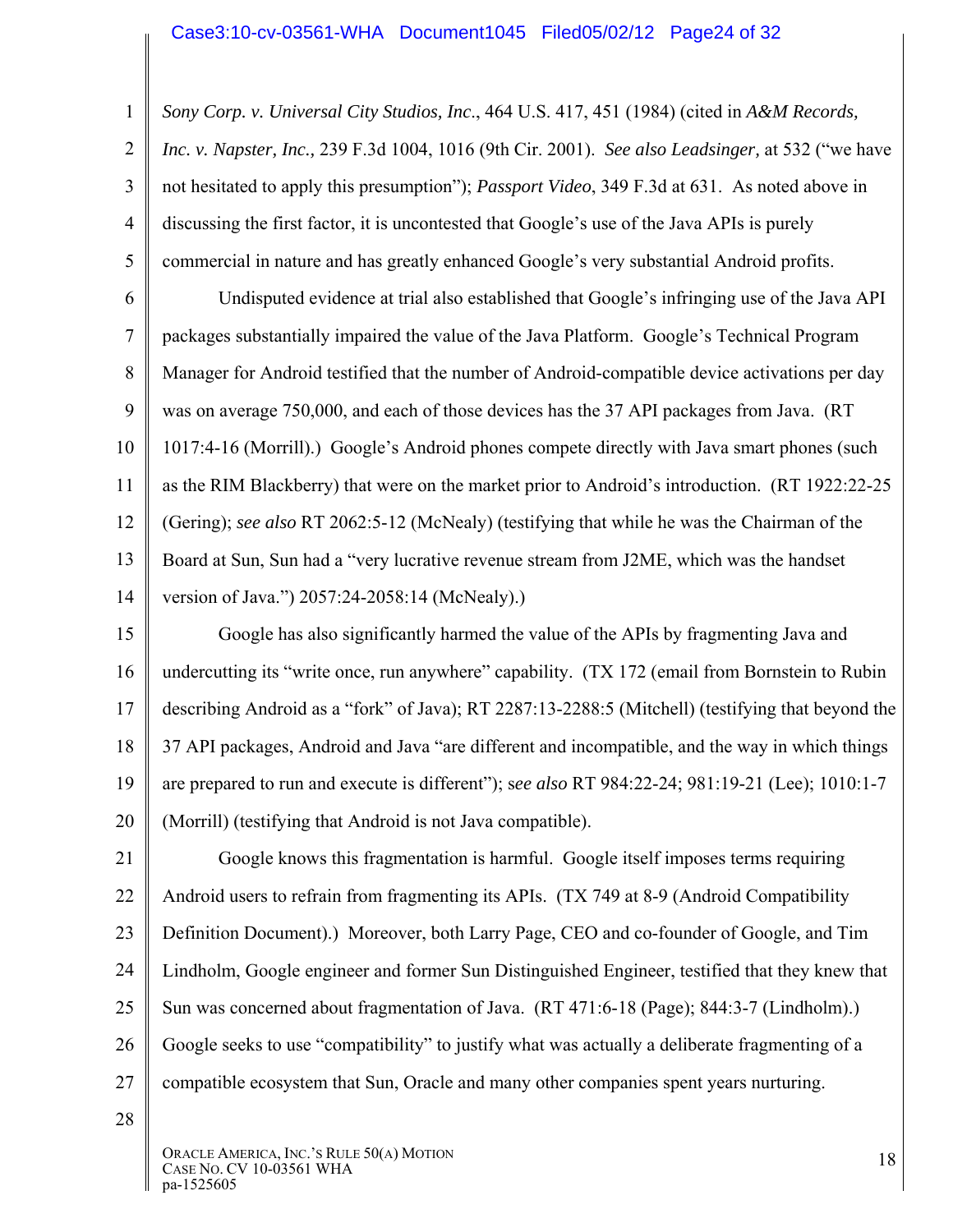No reasonable jury could find that Google has met its burden of fair use, and Oracle is therefore entitled to JMOL on that defense.

1

2

3

4

5

6

7

8

9

10

11

12

13

14

15

16

17

## **IV. OTHER ISSUES THAT ARE NOT BEING PRESENTED TO THE JURY**

#### **A. Oracle Is Entitled To Judgment As A Matter Of Law On Copyrightability.**

Oracle understands that the Court will be determining copyrightability of the 37 API packages based upon the evidence submitted at trial. At the Court's request, the parties will be submitting proposed findings of fact and conclusions of law to the Court on Wednesday, May 2. Oracle will set forth the evidence at trial that relates to copyrightability in greater detail in that submission, which it incorporates by reference here. Nonetheless, out of an abundance of caution, and because Oracle believes it is entitled to judgment on copyrightability as a matter of law, Oracle addresses the issue of copyrightability here as well.

The evidence on copyrightability presented at trial was overwhelming. Fact and expert witnesses from both sides testified that designing APIs is a creative and challenging task. (*See*  RT 2209:7-8 (Astrachan); 1238:13-16 (Mitchell); 627:21-629:5 (Reinhold); 513:14-18 (Screven); 751:14-18, 830:18-19, 831:7-12 (Bloch); *see also* TX 624 at 47 (Bloch presentation).) Nobody testified to the contrary.

18 19 20 21 22 23 24 25 26 27 28 The API packages themselves are expressed in a detailed and complex structure, with many hierarchies and interdepencies. These were illustrated in part in TX 1028, the Java API package poster used by developers when programming for J2SE version 5.0. The intricate structure of the API packages poster reflects only the high level class and interface relationships for some of the API packages in version 5.0, because it would be impossible to fit a description of all the relationships even on a large poster with tiny print. RT 599:15-600:3 (Reinhold). These relationships extend within and across the different packages. The types of relationships that were shown at trial included the following: (1) classes can have one or more subclasses, each of which inherits the methods and fields of the classes above it in the hierarchy (RT 1225:10-16 (Mitchell)); (2) interfaces are used to relate different classes that share common characteristics among different classes located in the same, or different packages (RT 589:13-17, 590:5-23,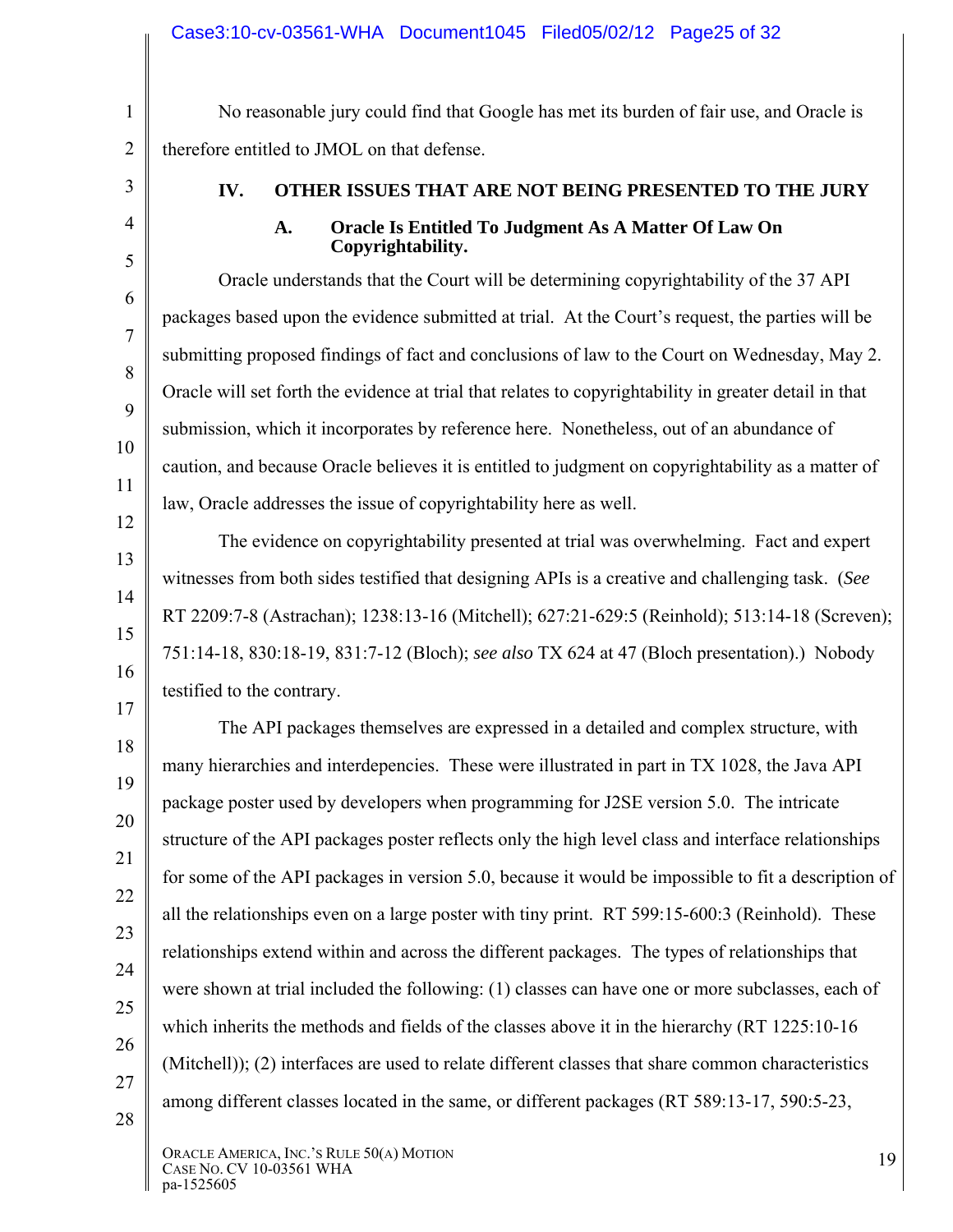## Case3:10-cv-03561-WHA Document1045 Filed05/02/12 Page26 of 32

| $\mathbf{1}$   | 601:22-25 (Reinhold)); (3) methods can contain parameters that are defined in other classes                                                                             |  |  |  |
|----------------|-------------------------------------------------------------------------------------------------------------------------------------------------------------------------|--|--|--|
| $\overline{2}$ | located within, or outside, the package in which the method is found (RT 1239:24-1240:8)                                                                                |  |  |  |
| 3              | (Mitchell)); (4) classes and subclasses can be contained within the hierarchy of one package but                                                                        |  |  |  |
| $\overline{4}$ | defined in another (RT 601:14-24 (Reinhold)); (5) interfaces themselves are often arranged                                                                              |  |  |  |
| 5              | hierarchically in a manner similar to classes (RT 1219:14-23 (Mitchell)).                                                                                               |  |  |  |
| 6              | The detailed expression of this structure cannot possibly be just an idea, as Google has                                                                                |  |  |  |
| $\tau$         | sometimes claimed. Nor is it driven or constrained by function as Google has also contended.                                                                            |  |  |  |
| 8              | Dr. Reinhold testified that very little structure is required for the APIs to operate with the virtual                                                                  |  |  |  |
| 9              | machine or computer. If function were the only concern, all of the classes could have been placed                                                                       |  |  |  |
| 10             | in a one giant package. (RT 619:13-23). A primary purpose of the structure, sequence and                                                                                |  |  |  |
| 11             | organization of the APIs is to make them easy to learn and easy for developers to use. (RT                                                                              |  |  |  |
| 12             | 619:24-620: 6 (Reinhold); RT 741:2-742:2 (Bloch); TX 624 at 4.)                                                                                                         |  |  |  |
| 13             | Google has argued in the past that the doctrines of merger and <i>scenes a faire</i> apply to bar                                                                       |  |  |  |
| 14             | copyrightability of APIs. The Court warned Google on summary judgment of the standard it                                                                                |  |  |  |
| 15             | would have to meet if it hoped to establish this. The Court stated that:                                                                                                |  |  |  |
| 16             | If Google believes, for example, that a particular method declaration is a <i>scene a</i>                                                                               |  |  |  |
| 17             | faire or is the only possible way to express a given function, then Google should<br>provide evidence and argument supporting its views as to that method               |  |  |  |
| 18             | declaration This approach ignores the possibility that some method<br>declarations (for example) may be subject to the merger doctrine or may be <i>scenes</i>          |  |  |  |
| 19             | a faire, whereas other method declarations may be creative contributions subject to<br>copyright protection. Google has not justified the sweeping ruling it requests.  |  |  |  |
| 20             | Google has not even identified which categories of specification elements it deems<br>unprotectable under these doctrines. This order declines to hold that API package |  |  |  |
| 21             | specifications, or any particular category of elements they contain, are<br>unprotectable under the merger or <i>scenes a faire</i> doctrines.                          |  |  |  |
| 22             | (ECF No. 433 at 9.) Google's evidence at trial was no better. Indeed, Google chose to not even                                                                          |  |  |  |
| 23             | try to meet this standard; it submitted no evidence whatsoever to establish that any particular                                                                         |  |  |  |
| 24             | method declaration was a <i>scene a faire</i> or was the only possible way to express a given function.                                                                 |  |  |  |
| 25             | Nor could it have. It is obvious, given the complexity of the structure, that there are                                                                                 |  |  |  |
| 26             | countless ways to design and express the Java API packages, so the doctrine of merger does not                                                                          |  |  |  |
| 27             | apply. See Satava v. Lowry, 323 F.3d 805, 812 n.5 (9th Cir. 2003) ("Under the merger doctrine,                                                                          |  |  |  |
| 28             |                                                                                                                                                                         |  |  |  |
|                | ORACLE AMERICA, INC.'S RULE 50(A) MOTION<br>20<br>CASE NO. CV 10-03561 WHA<br>pa-1525605                                                                                |  |  |  |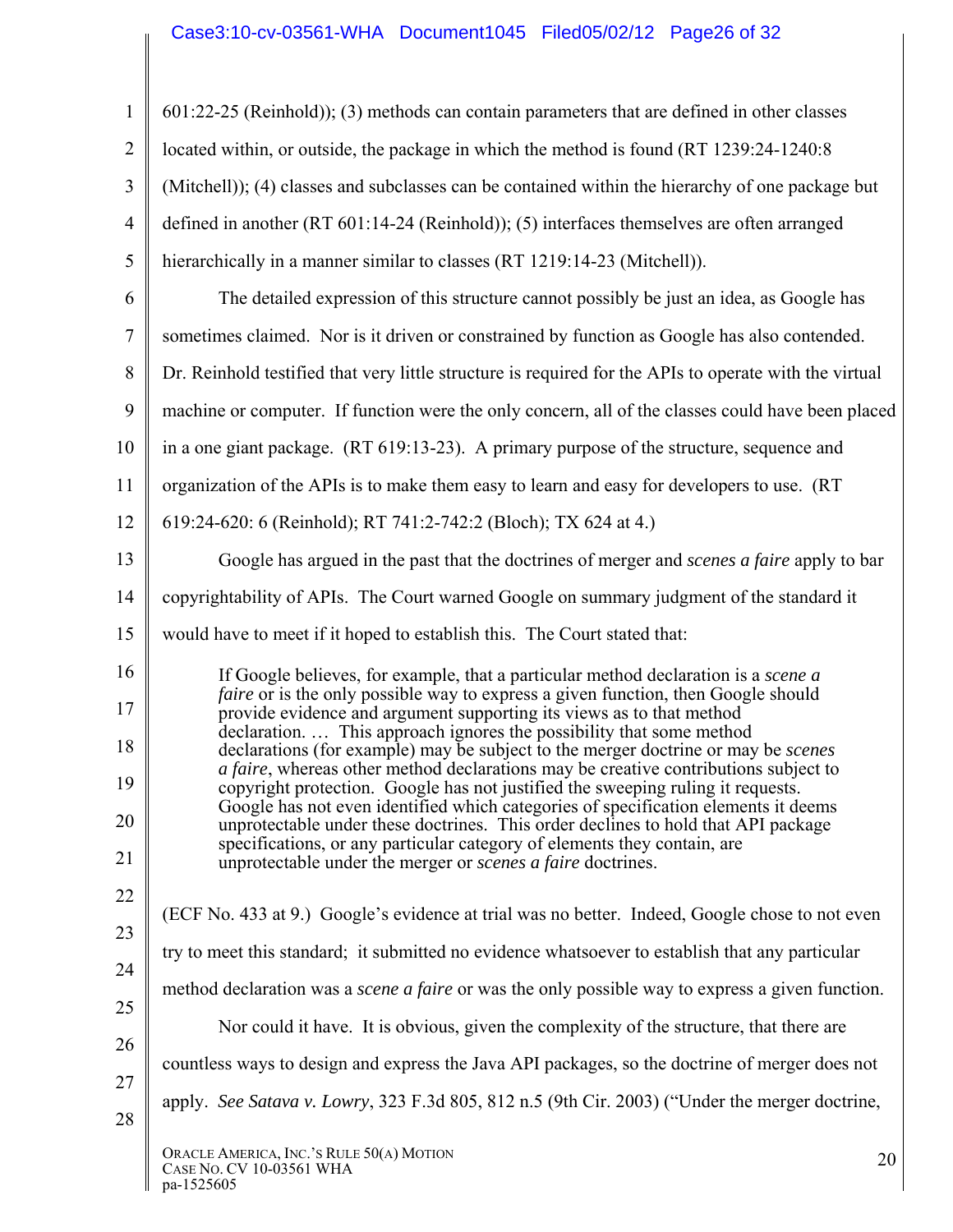#### Case3:10-cv-03561-WHA Document1045 Filed05/02/12 Page27 of 32

1 2 3 4 5 6 7 courts will not protect a copyrighted work from infringement if the idea underlying the copyrighted work can be expressed in only one way, lest there be a monopoly on the underlying idea"). Dr. Reinhold testified that "In anything except the most trivial API design, there are so many choices to be made that I wouldn't even know how to start counting them." (RT 627:21- 628:1 (Reinhold); *see also id.* at 628:22-629:6 (discussing design options for java.nio). Professor Mitchell agreed, emphasizing that API design starts with a "clean slate." (RT 1240:9-20.) No Google witness disputed this.

8 9 10 11 12 13 14 15 16 17 18 19 20 21 22 23 24 25 26 27 28 ORACLE AMERICA, INC.'S RULE 50(A) MOTION ORACLE AMERICA, INC. S RULE 50(A) MOTION<br>CASE NO. CV 10-03561 WHA 21 Google also did not put on any evidence at trial to establish *scenes a faire*. "Under the scenes a faire doctrine, when certain commonplace expressions are indispensable and naturally associated with the treatment of a given idea, those expressions are treated like ideas and therefore not protected by copyright." *Swirsky v. Carey*, 376 F.3d 841, 850 (9th Cir. 2004). Google never tried to establish this for any one of the 37 API packages, let alone all of them. The evidence in the record is that APIs solving the same kinds of problems can be designed very differently. Dr. Reinhold gave the example of the java.util.logging API package, which has different relationships, interfaces, names and elements from a competing open source Java logging API called Log4J. (RT 630:11-631:18 (Reinhold).) Dr. Mitchell discussed how data collections are handled in different ways in APIs in Java, C++ and Smalltalk, and how even within Java, the design of the Java.util package has changed significantly over time. (RT 1240:23-1244:16 (Mitchell).) In pretrial briefing, Google stated that it was "reserving the right to present evidence that many aspects of the APIs are unoriginal." (ECF No. 823 at 9.) It never did. The many creative choices exercised by API designers extend not just to the structure, but to the decision as to what to include in the API in the first place, and even whether to include a particular API package in the library. Since the API packages are just pre-written code supplied for the benefit of developers, there is no set requirement that any particular API be included. The Java API packages have grown dramatically, from the seven API packages that were included in the first release, to the 166 packages included with version 5.0, to 209 packages included with version 7.0. (RT 631:19-25 (Reinhold).) Dr. Reinhold testified that Sun and Oracle did not have to create so many Java API packages, but did so "in order to – to encourage the adoption of the

pa-1525605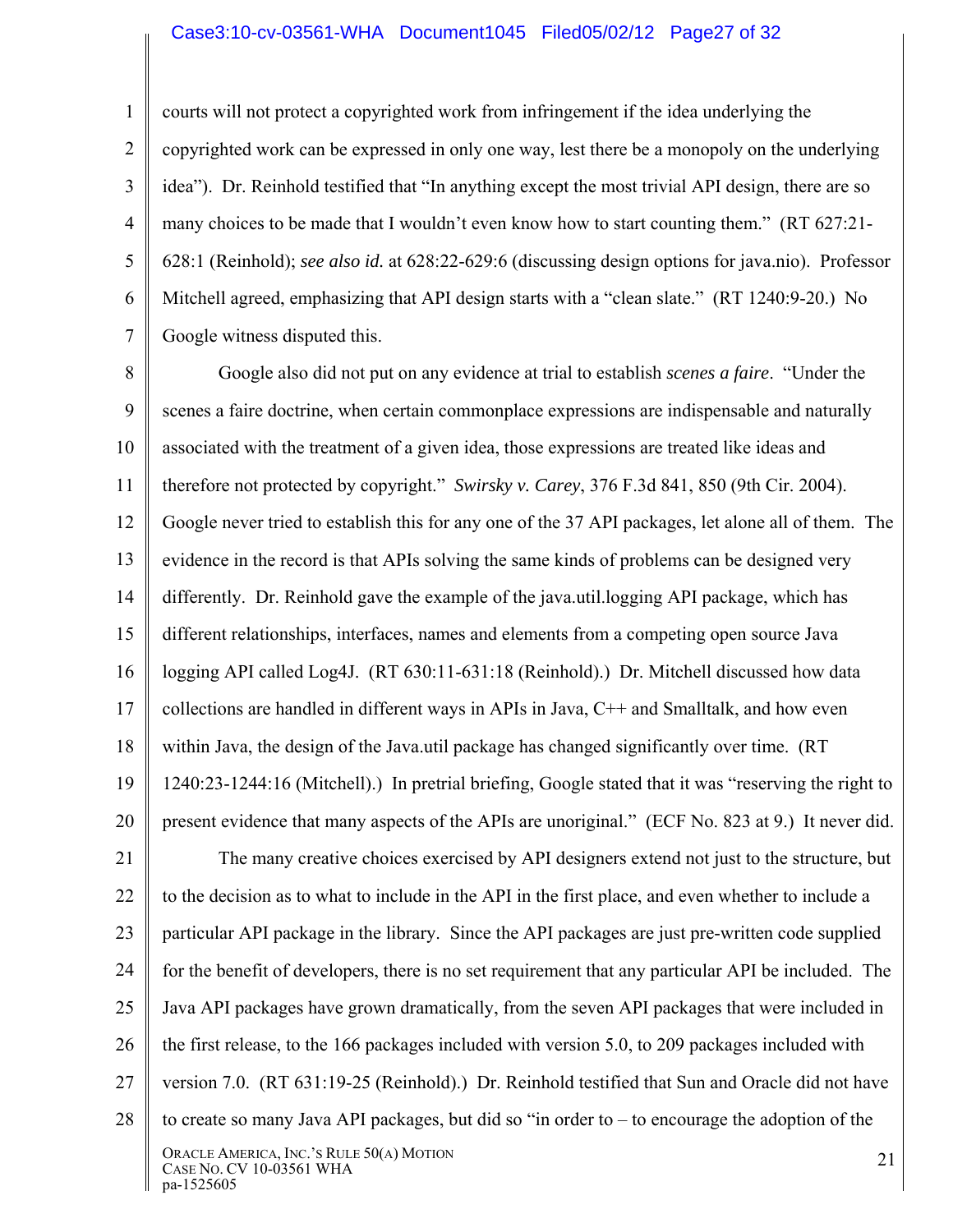#### Case3:10-cv-03561-WHA Document1045 Filed05/02/12 Page28 of 32

1 2 3 4 5 Java platform by adding more and more facilities to make it an attractive platform for developers to use." (*Id.* at RT 632:1-6.) Other software platforms have taken a different approach. For example, C is one of the world's most popular programming languages, but Dr. Reinhold testified that "the C Standard Library is really very simple and primitive" and does not even contain basic data structures." (*Id.* at RT 632:7-20.)

6 7 8 9 10 11 12 13 14 15 16 17 The Court should also issue judgment as a matter of law in Oracle's favor on the copyrightability of the selection and arrangement of the names in the 37 Java APIs. The Court expressly left this issue open on summary judgment. (ECF No. 433 at 8.) The evidence showed that the choice of names is significant, and that API designers thoughtfully selected thousands of names for aesthetic purposes and consistency. (RT 628:2-21 (Reinhold)); TX 624 (Bloch presentation) at 7 ("Code should read like prose.").) (RT 746:20-748:13 (Bloch).) The names, of course, are organized within the same complex and creative structure as the API elements they label, and Oracle's selection and arrangement of those names should be found copyrightable. *See Lamps Plus, Inc. v. Seattle Lighting Fixture Co.,* 345 F.3d 1140, 1147 (9th Cir. 2003 ("[A] combination of unprotectable elements is eligible for copyright protection only if those elements are numerous enough and their selection and arrangement original enough that their combination constitutes an original work of authorship.").

18 19 20 21 22 23 24 25 26 27 28 ORACLE AMERICA, INC.'S RULE 50(A) MOTION ORACLE AMERICA, INC. S RULE 50(A) MOTION<br>CASE NO. CV 10-03561 WHA pa-1525605 Google has contended in the past that the 37 API packages are simply a "functional requirement for compatibility." This is not the correct legal standard, but Google still failed to meet it. As discussed above, the API package designs are not simply functional, and the undisputed evidence at trial is that Android is not compatible with Java in any event. (*See, e.g.,*  RT 1007:6-11 (Morrill); TX 383 at 8; RT 1331:16-1332:2 (Mitchell).) The API packages are not like a hardware interface that Google had to adopt if it wanted to use the Java programming language. Google designed many of its own API packages, and the experts agreed that Google could have designed its own corresponding 37 API packages if it wanted to. (RT 2212:25- 2213:19, 220:1-7 (Astrachan); 2288:6-13 (Mitchell).) Only about 60 classes must be present in the APIs for the Java language to function, and for most of those classes there is no requirement that the class contain any particular method or methods — the language simply expects that a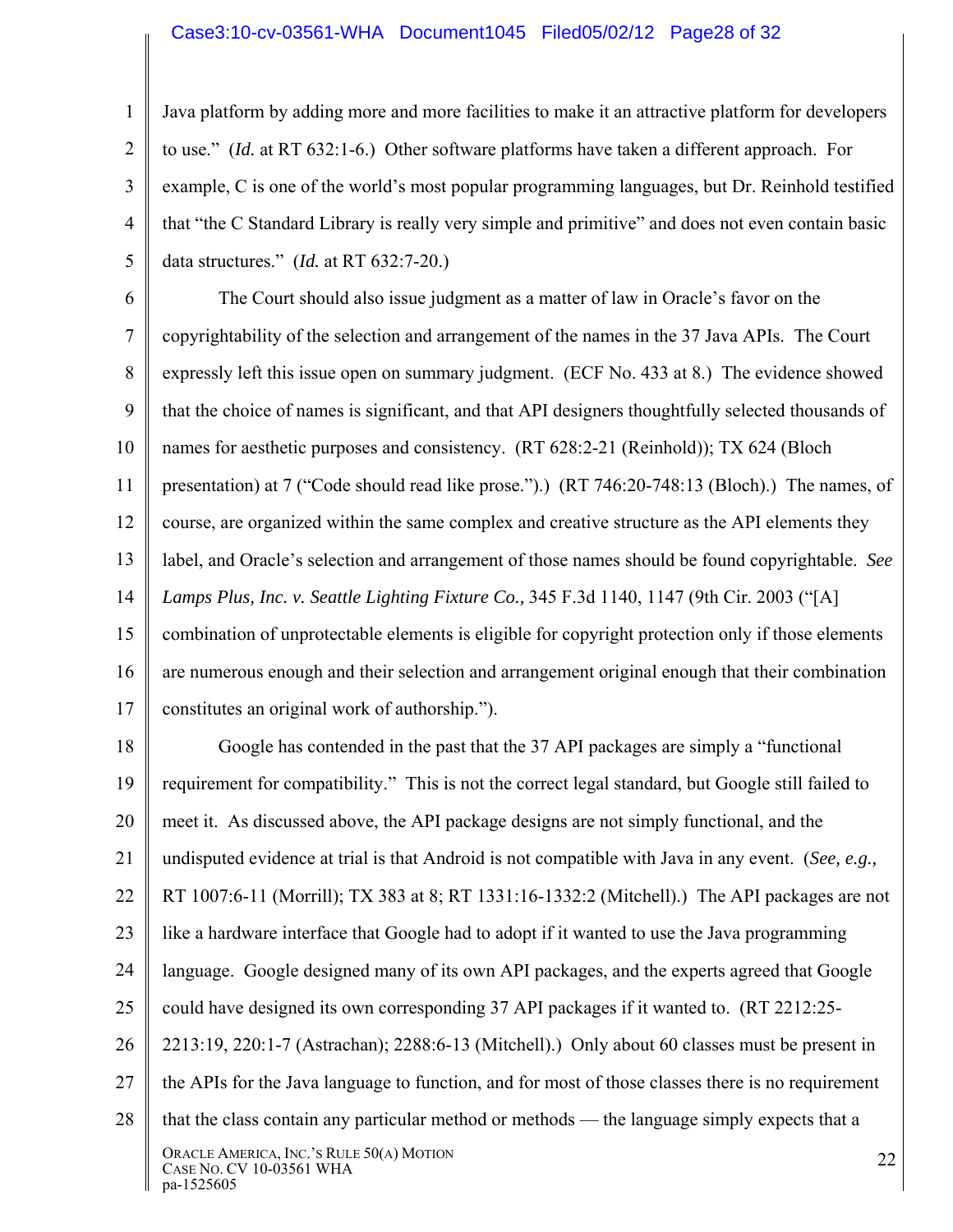1 2 class by that name will exist. (RT 684:16-685:2 (Reinhold); 2196:1-4 (Astrachan); TX 1062; TX 984.)

3 4 5 6 7 8 9 10 Finally, as discussed in section II.D.2 above, numerous witnesses testified at the trial that the structure, sequence and organization of the API packages is identical in the documentation and the class libraries because both are derived from the source code. The SSO of the source code falls squarely within the Ninth Circuit's holding in *Johnson Controls*, 886 F.2d at 1175. The written description of this highly expressive structure contained in the documentation is no less protectable than the expression of the structure in the source code. The structure, sequence and organization is copyrightable in both formats. It would be a perverse result if Google were found to infringe one but not the other.

11 12 In sum, based on the uncontroverted evidence presented at trial, the Court can grant judgment as a matter of law on copyrightability in Oracle's favor.

13

14

15

16

17

18

19

#### **B. Google Infringed Oracle's Copyrights By Deriving Its Implementations Of The 37 API Packages From Java Specifications**

The Android source code implements the functions specified in the English descriptions of Oracle's copyrighted specifications, and it also incorporates the SSO of the 37 Java API packages as described in the specifications. By copying the SSO *and* implementing the prose descriptions of the Java API specifications, converting from English text into Java-language code, Google has created an unauthorized derivative work.

20 21 22 23 24 25 26 27 28 A "derivative work" is defined as "a work based upon one or more preexisting works, such as a translation . . . or any other form in which a work may be recast, transformed, or adapted." 17 U.S.C. § 101. Ninth Circuit law supports Oracle's derivative works claim. In *Micro Star v. Formgen, Inc.*, 154 F.3d 1107, 1112 (9th Cir. 1998), the seller of new levels for a video game claimed it had not copied any protectable expression from the game's creator because its level files "reference the source art library, but do not actually contain any art files themselves." *Id.* at 1112. The Ninth Circuit disagreed, finding that "[i]n making this argument, Micro Star misconstrues the protected work. The work that Micro Star infringes is the D/N-3D story itself." *Id.* The court thus reversed the district court's denial of a preliminary injunction.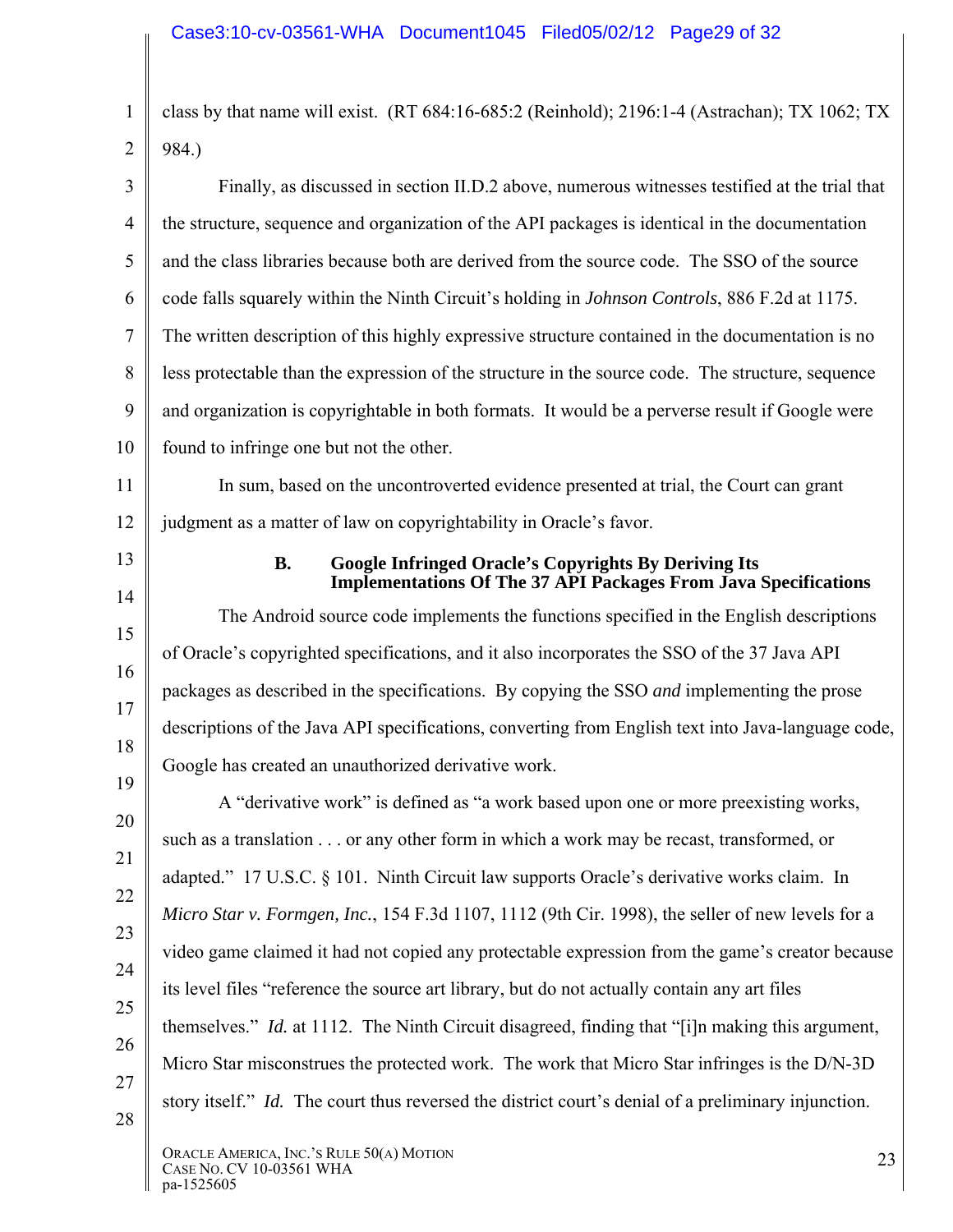1 2 *See also Twin Peaks Prods. v. Pul'n Int'l Ltd.*, 996 F.2d 1366, 1373-74 (2nd Cir. 1993) (finding detailed recounting of plot elements of television series was infringement)

3 4 5 6 7 8 9 10 11 Similarly, Google's argument that the implementing source code in Android copies only unprotectable ideas from Oracle's specifications misconstrues Oracle's derivative works claim. Professor Mitchell testified that the narrative in the Oracle API specifications is reflected in the Android source code: "[T]he narrative is reflected in the source code because the source code is a program that in a sense carries out that narrative, does what the explanation requires for this method." (RT 1253:16-18 (Mitchell).) Google's expert, Dr. Astrachan, acknowledged that the Android source code was "based on the specification." (RT 2219:7-18 (Astrachan).) That admission tracks the very definition of a "derivative work" in the Copyright Act: "A 'derivative work' is a work *based upon* one or more preexisting works . . . ." 17 U.S.C. § 101.

12 13 14 15 16 17 18 19 20 21 22 23 24 25 26 27 28 ORACLE AMERICA, INC.'S RULE 50(A) MOTION Oracle is not claiming that Google is liable for implementing any single method or even a group of methods. Google is liable for implementing the entire SSO of the 37 Java API packages, including the methods described therein. Even if Google were correct that the implementation steps of a given method are an uncopyrightable idea—the same way that individual plot elements in a film might be uncopyrightable—Google implemented Oracle's descriptions thousands of times in the same structure, sequence, and organization in which Oracle wrote them. "[A] claim of copyright infringement can be based on infringement of a combination of unprotected elements." *Dream Games of Ariz., Inc. v. PC Onsite*, 561 F.3d 983, 988 (9th Cir. 2009). No reasonable fact finder could conclude that Google did not derive the SSO, as well as the meaning, of the code for the Android core libraries from Oracle's API specifications. Google's expert Professor Astrachan testified that corresponding elements in Java and Android APIs are structured, sequenced, and organized in the same way: Q. It has to be in the same position in the application programming interface structure, sequence and organization, correct? A. That is correct. (RT 2215:24-2216:2 (Astrachan).) He further testified that the method declarations in the Android code are like the detailed headings in an outline: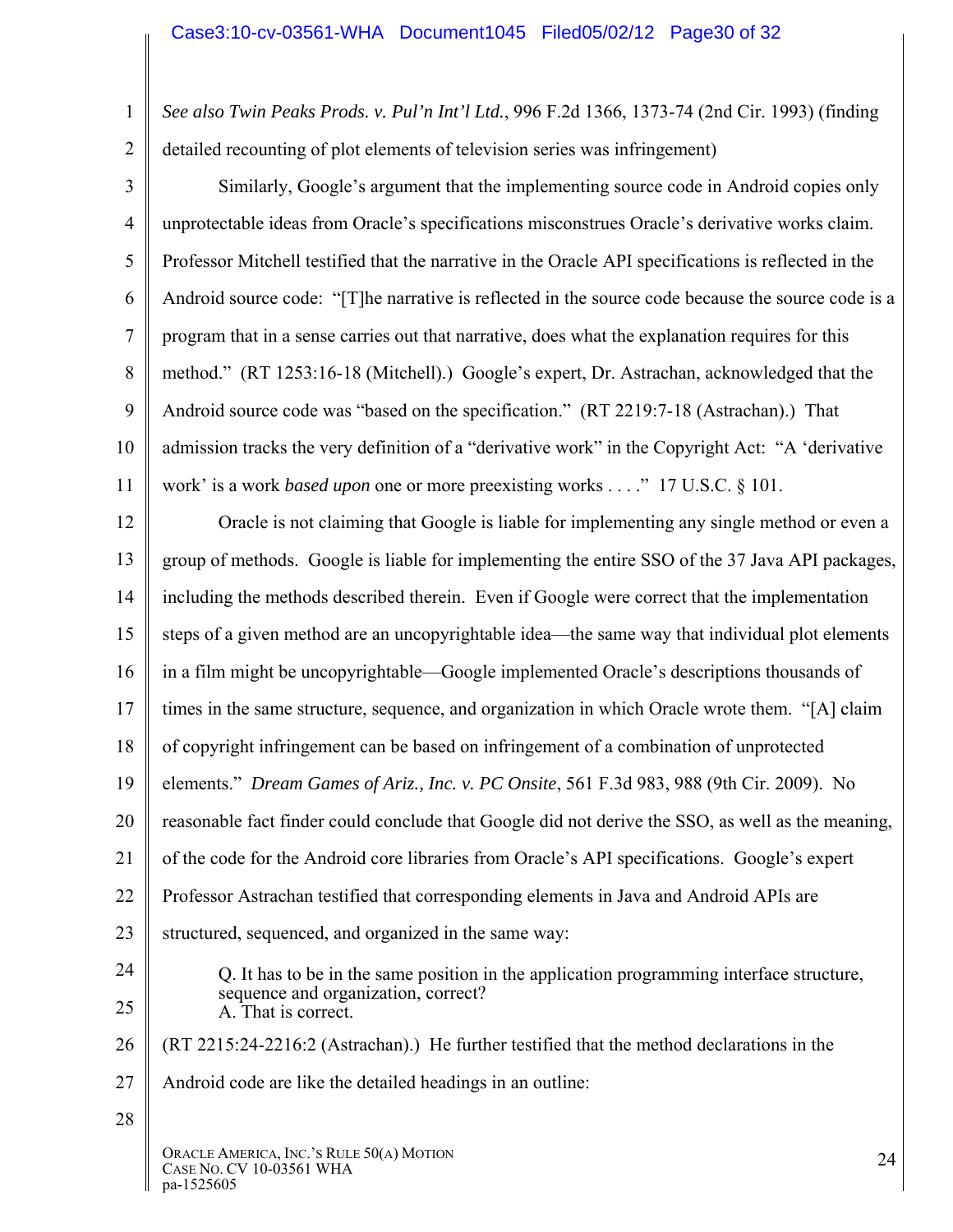|                                | Case3:10-cv-03561-WHA Document1045 Filed05/02/12 Page31 of 32                                                                                                                                                                       |  |  |  |  |  |
|--------------------------------|-------------------------------------------------------------------------------------------------------------------------------------------------------------------------------------------------------------------------------------|--|--|--|--|--|
|                                |                                                                                                                                                                                                                                     |  |  |  |  |  |
| $\mathbf{1}$<br>$\overline{2}$ | Q. And the method declarations are like the sub-sub-sub-chapter headings in this<br>structure, sequence and organization; correct, sir?<br>A. I think that's one analogy that's reasonable.                                         |  |  |  |  |  |
| 3                              | (RT 2215:2-5 (Astrachan).) Google copied Oracle's detailed outline into the Android code.                                                                                                                                           |  |  |  |  |  |
| $\overline{4}$                 | Google's argument that it was required to copy to use the Java language fails. With the                                                                                                                                             |  |  |  |  |  |
| 5                              | exception of a very few classes, the Java APIs are not required to use Java at all. (RT 684:16-                                                                                                                                     |  |  |  |  |  |
| 6                              | 685:2 (Reinhold).) Google could have written its own APIs that provided similar functionality, as                                                                                                                                   |  |  |  |  |  |
| 7                              | Professor Astrachan testified: "it would be possible to provide an API that performed similar                                                                                                                                       |  |  |  |  |  |
| 8                              | functionality; not maybe exactly the same but similar." (RT 2213:8-10 (Astrachan).) Google                                                                                                                                          |  |  |  |  |  |
| 9                              | actually did write many of its own APIs. (See RT 2213:17-19 (Astrachan) (noting that Android                                                                                                                                        |  |  |  |  |  |
| 10                             | developers wrote most of their own core libraries).) Google did not have to copy.                                                                                                                                                   |  |  |  |  |  |
| 11                             | Nor did "compatibility" compel Google's copying. Android is not, in fact, compatible                                                                                                                                                |  |  |  |  |  |
| 12                             | with Java. (See TX 383 at 8 ("Q49. Is Android Java compatible? A. No.").) As Google engineer                                                                                                                                        |  |  |  |  |  |
| 13                             | Dan Bornstein testified, Google did not even attempt full compatibility with the Java platform:                                                                                                                                     |  |  |  |  |  |
| 14                             | Q. Did Android implement all the API packages present in any particular Java Platform?                                                                                                                                              |  |  |  |  |  |
| 15<br>16                       | A. No.<br>Q. All right. And why not?<br>A. That wasn't a goal of the project. The goal of the project was to provide something that<br>was familiar to developers. It wasn't to provide any particular preexisting set of packages. |  |  |  |  |  |
| 17                             | (RT 1783:15-22 (Bornstein).) True compatibility with Java would have required Google to                                                                                                                                             |  |  |  |  |  |
| 18                             | incorporate all of the Java API packages, not just some. (RT 374:4-24 (Kurian).) Accordingly,                                                                                                                                       |  |  |  |  |  |
| 19                             | Google cannot use compatibility to excuse copying a select set of API packages into Android.                                                                                                                                        |  |  |  |  |  |
| 20                             | <b>Google's Equitable Defenses Fail</b><br>$\mathbf{C}$ .                                                                                                                                                                           |  |  |  |  |  |
| 21                             | Google has failed to carry its burden of establishing its equitable defenses of waiver,                                                                                                                                             |  |  |  |  |  |
| 22                             | estoppel, implied license, and laches. These defenses will be addressed in Oracle's Findings of                                                                                                                                     |  |  |  |  |  |
| 23                             | Fact and Conclusions of Law to be filed on May 2, 2012, which Oracle incorporates herein by                                                                                                                                         |  |  |  |  |  |
| 24                             | reference.                                                                                                                                                                                                                          |  |  |  |  |  |
| 25                             | V.<br><b>CONCLUSION</b>                                                                                                                                                                                                             |  |  |  |  |  |
| 26                             | For the foregoing reasons, Oracle is entitled to judgment in its favor on its copyright                                                                                                                                             |  |  |  |  |  |
| 27                             | infringement claim and against Google on Google's defenses.                                                                                                                                                                         |  |  |  |  |  |
| 28                             |                                                                                                                                                                                                                                     |  |  |  |  |  |
|                                | ORACLE AMERICA, INC.'S RULE 50(A) MOTION<br>25<br>CASE NO. CV 10-03561 WHA<br>pa-1525605                                                                                                                                            |  |  |  |  |  |